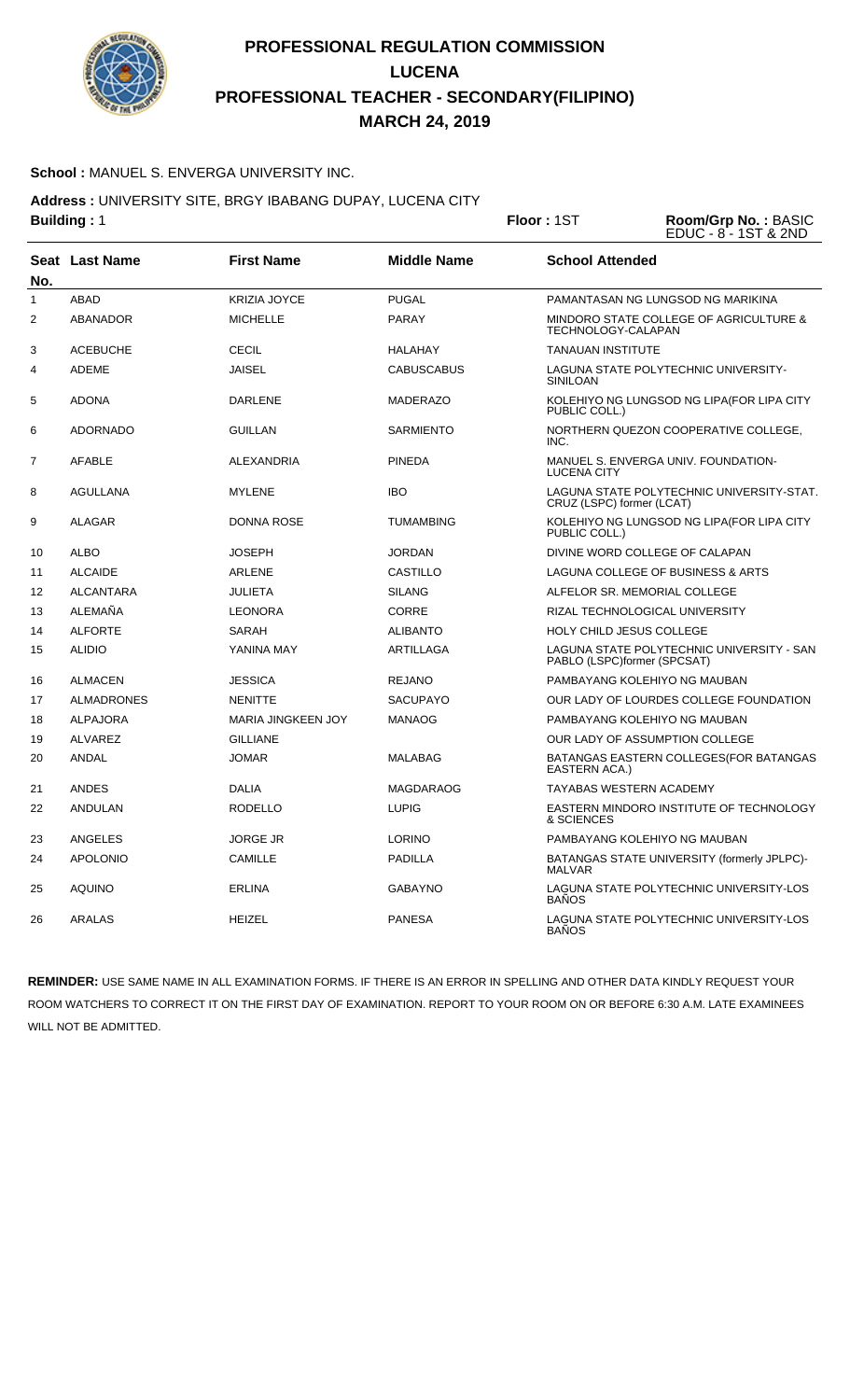

### **School :** MANUEL S. ENVERGA UNIVERSITY INC.

**Address :** UNIVERSITY SITE, BRGY IBABANG DUPAY, LUCENA CITY

| Floor: 1ST<br><b>Building: 1</b> |                     |                    |                    | Room/Grp No.: BASIC<br>EDUC - 9 - 1ST & 2ND |                                             |
|----------------------------------|---------------------|--------------------|--------------------|---------------------------------------------|---------------------------------------------|
| No.                              | Seat Last Name      | <b>First Name</b>  | <b>Middle Name</b> | <b>School Attended</b>                      |                                             |
| $\mathbf{1}$                     | <b>ARCE</b>         | <b>JELYN</b>       | <b>NALA</b>        |                                             | OUR LADY OF LOURDES COLLEGE FOUNDATION      |
| 2                                | <b>ARCETA</b>       | <b>ROSEMARIE</b>   | <b>BELARMINO</b>   | CRUZ (LSPC) former (LCAT)                   | LAGUNA STATE POLYTECHNIC UNIVERSITY-STAT.   |
| 3                                | <b>ARIAS</b>        | <b>NERISSA</b>     | <b>BALMAS</b>      | CALAUAG CENTRAL COLLEGE                     |                                             |
| 4                                | <b>ARSOLACIA</b>    | <b>JHASEL</b>      | <b>MANCERA</b>     | CRUZ (LSPC) former (LCAT)                   | LAGUNA STATE POLYTECHNIC UNIVERSITY-STAT.   |
| 5                                | <b>ASTOVEZA</b>     | <b>RECHEL ANN</b>  | <b>DEL VALLE</b>   |                                             | PAMBAYANG KOLEHIYO NG MAUBAN                |
| 6                                | <b>ASTOVEZA</b>     | <b>SHIERA</b>      | <b>CUERDO</b>      | INC.                                        | NORTHERN QUEZON COOPERATIVE COLLEGE,        |
| 7                                | <b>ATIENZA</b>      | <b>MELBA</b>       | <b>ELOSO</b>       | EASTERN ACA.)                               | BATANGAS EASTERN COLLEGES (FOR BATANGAS     |
| 8                                | <b>AULIDA</b>       | KIMBERLY           | <b>MAGNAYE</b>     | PUBLIC COLL.)                               | KOLEHIYO NG LUNGSOD NG LIPA(FOR LIPA CITY   |
| 9                                | <b>AUSTRIA</b>      | <b>MARIANNE</b>    | <b>DELGADO</b>     | PUBLIC COLL.)                               | KOLEHIYO NG LUNGSOD NG LIPA(FOR LIPA CITY   |
| 10                               | <b>AUSTRIA</b>      | <b>MHELANIE</b>    | <b>REYES</b>       | <b>TANAUAN INSTITUTE</b>                    |                                             |
| 11                               | <b>AUSTRIA</b>      | <b>REDEN</b>       | <b>DIMAALA</b>     | CALAUAG CENTRAL COLLEGE                     |                                             |
| 12                               | <b>AVERION</b>      | <b>MICHELLE</b>    | <b>CORDERO</b>     | PABLO (LSPC)former (SPCSAT)                 | LAGUNA STATE POLYTECHNIC UNIVERSITY - SAN   |
| 13                               | <b>AVILES</b>       | <b>ROMMEL</b>      | <b>FEDERICO</b>    | <b>TANAUAN INSTITUTE</b>                    |                                             |
| 14                               | <b>BAAY</b>         | MARY JOY           | <b>FLORES</b>      | <b>CAMARINES NORTE COLLEGE</b>              |                                             |
| 15                               | <b>BACALLA</b>      | SARAH              | <b>PACIS</b>       |                                             | OUR LADY OF LOURDES COLLEGE FOUNDATION      |
| 16                               | <b>BACOSA</b>       | <b>JEANKY</b>      | <b>REMO</b>        |                                             | HOLY TRINITY COLLEGE OF PUERTO PRINCESA     |
| 17                               | BAGULBAGUL          | <b>JHO MARIE</b>   | FERNANDEZ          | CRUZ (LSPC) former (LCAT)                   | LAGUNA STATE POLYTECHNIC UNIVERSITY-STAT.   |
| 18                               | <b>BALBA</b>        | <b>DEVERLY</b>     | <b>JIMENEZ</b>     | <b>MALVAR</b>                               | BATANGAS STATE UNIVERSITY (formerly JPLPC)- |
| 19                               | <b>BALITA</b>       | <b>JANINE</b>      | <b>LANDICHO</b>    | PUBLIC COLL.)                               | KOLEHIYO NG LUNGSOD NG LIPA (FOR LIPA CITY  |
| 20                               | <b>BALOTCOPO</b>    | <b>MARENELLE</b>   | HERNANDEZ          | PUBLIC COLL.)                               | KOLEHIYO NG LUNGSOD NG LIPA(FOR LIPA CITY   |
| 21                               | <b>BANDALES</b>     | <b>GECYLE</b>      | <b>MENDOZA</b>     | CALAUAG CENTRAL COLLEGE                     |                                             |
| 22                               | <b>BARLINTANGCO</b> | <b>GLENDA</b>      | <b>GARFIN</b>      | <b>MABINI COLLEGE-DAET</b>                  |                                             |
| 23                               | <b>BATHAN</b>       | <b>RIZ EMELLIE</b> | <b>MENDOZA</b>     | PUBLIC COLL.)                               | KOLEHIYO NG LUNGSOD NG LIPA (FOR LIPA CITY  |
| 24                               | <b>BAUTISTA</b>     | <b>JOHN GIL</b>    | <b>FALCULAN</b>    | & SCIENCES                                  | EASTERN MINDORO INSTITUTE OF TECHNOLOGY     |
| 25                               | <b>BAWAL</b>        | EVANGELYN          | MABILANGAN         | PABLO (LSPC)former (SPCSAT)                 | LAGUNA STATE POLYTECHNIC UNIVERSITY - SAN   |
| 26                               | BAYAN               | <b>JANINE</b>      | DE TORRES          |                                             | DALUBHASAAN NG LUNGSOD NG SAN PABLO         |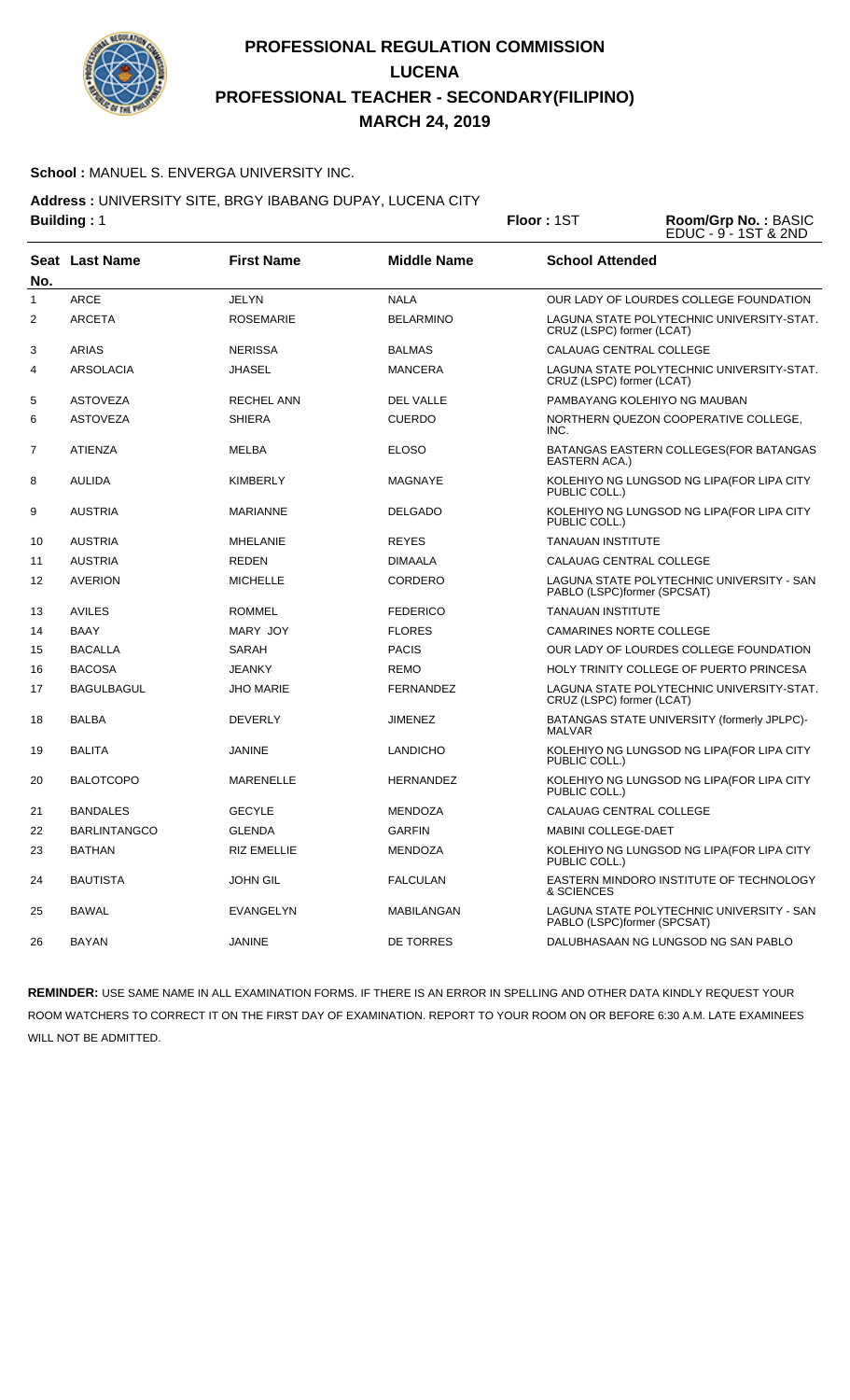

### **School :** MANUEL S. ENVERGA UNIVERSITY INC.

**Address :** UNIVERSITY SITE, BRGY IBABANG DUPAY, LUCENA CITY

|     | <b>Building: 1</b> |                       |                    | Floor: 1ST                     | Room/Grp No.: BASIC<br>EDUC - 10 - 1ST & 2ND |
|-----|--------------------|-----------------------|--------------------|--------------------------------|----------------------------------------------|
|     | Seat Last Name     | <b>First Name</b>     | <b>Middle Name</b> | <b>School Attended</b>         |                                              |
| No. |                    |                       |                    |                                |                                              |
| 1   | <b>BECINA</b>      | PRINCESS MAY          | <b>GUEVARRA</b>    | <b>TAYABAS WESTERN ACADEMY</b> |                                              |
| 2   | <b>BELEN</b>       | <b>ROCHELLE</b>       | CAMO               |                                | QUEZONIAN EDUCATIONAL COLLEGE                |
| 3   | <b>BELMONTE</b>    | <b>DAISERY</b>        | <b>AYSON</b>       |                                | PALAWAN STATE UNIVERSITY-QUEZON              |
| 4   | <b>BELMORO</b>     | <b>JAMES PAUL</b>     | <b>ALTAMERO</b>    |                                | ST. VINCENT COLLEGE OF CABUYAO               |
| 5   | <b>BERANA</b>      | <b>JANICE</b>         | <b>BELEN</b>       | PUBLIC COLL.)                  | KOLEHIYO NG LUNGSOD NG LIPA(FOR LIPA CITY    |
| 6   | <b>BERMAS</b>      | <b>IRISH</b>          | <b>VISTA</b>       |                                | SAN JOSE COMMUNITY COLLEGE-MALILIPOT         |
| 7   | <b>BILLONES</b>    | <b>AMEMYCEL</b>       | <b>SOLANO</b>      |                                | HOLY TRINITY COLLEGE OF PUERTO PRINCESA      |
| 8   | <b>BILOG</b>       | PRINCESS DIOSCYL      | VILLANUEVA         | <b>TANAUAN INSTITUTE</b>       |                                              |
| 9   | <b>BISUELO</b>     | <b>GEORGE</b>         | <b>GRUTH</b>       | CATANAUAN                      | MANUEL S. ENVERGA UNIV. FOUNDATION-          |
| 10  | <b>BLEZA</b>       | <b>JUDY ANN</b>       | <b>CINCO</b>       | CRUZ (LSPC) former (LCAT)      | LAGUNA STATE POLYTECHNIC UNIVERSITY-STAT.    |
| 11  | <b>BOLOR</b>       | <b>JULIE ANNE</b>     | <b>MATEO</b>       | <b>JOHN PAUL COLLEGE</b>       |                                              |
| 12  | <b>BONEO</b>       | <b>EMMANUEL</b>       | <b>PIALO</b>       | CALAUAG CENTRAL COLLEGE        |                                              |
| 13  | <b>BONSOL</b>      | <b>NORMEO</b>         | <b>DELA ROSA</b>   |                                | DALUBHASAAN NG LUNGSOD NG SAN PABLO          |
| 14  | <b>BORJA</b>       | <b>MELJHUN</b>        | <b>ACERON</b>      |                                | OUR LADY OF LOURDES COLLEGE FOUNDATION       |
| 15  | <b>BRAGANZA</b>    | <b>ELLA JANE</b>      | <b>BANDOJO</b>     |                                | PALAWAN STATE UNIVERSITY-P. PRINCESA         |
| 16  | <b>BUCAD</b>       | <b>MYRA</b>           | <b>OCAMPO</b>      | CRUZ (LSPC) former (LCAT)      | LAGUNA STATE POLYTECHNIC UNIVERSITY-STAT.    |
| 17  | <b>BUENO</b>       | <b>MARIA MARITESS</b> | <b>AGLIBOT</b>     | PABLO (LSPC)former (SPCSAT)    | LAGUNA STATE POLYTECHNIC UNIVERSITY - SAN    |
| 18  | <b>BUSLON</b>      | <b>ENGELICA</b>       | <b>REGALA</b>      | PAMANTASAN NG CABUYAO          |                                              |
| 19  | <b>CABABARO</b>    | <b>GILLIAN</b>        | <b>BALADJAY</b>    |                                | PALAWAN STATE UNIVERSITY-BROOKS POINT        |
| 20  | <b>CABALES</b>     | <b>PATRICIA</b>       | ARASA              | <b>SAN PABLO COLLEGES</b>      |                                              |
| 21  | CABALLERO          | <b>LOURDES</b>        | <b>BALLARBARE</b>  |                                | REMNANT CHRISTIAN COLLEGE-PALAWAN            |
| 22  | CABANALAN          | <b>JASLY</b>          | <b>GARLIT</b>      | <b>SINILOAN</b>                | LAGUNA STATE POLYTECHNIC UNIVERSITY-         |
| 23  | <b>CABANGON</b>    | <b>ANDREA</b>         | <b>SALCEDO</b>     | CALAUAG CENTRAL COLLEGE        |                                              |
| 24  | <b>CABILING</b>    | <b>FAITHE</b>         | <b>BANAAG</b>      | PAMANTASAN NG CABUYAO          |                                              |
| 25  | <b>CABRERA</b>     | <b>REAH</b>           | <b>RODRIGUEZ</b>   |                                | HOLY TRINITY COLLEGE OF PUERTO PRINCESA      |
| 26  | <b>CABRERA</b>     | <b>SHAIRYN</b>        | <b>HERNANDEZ</b>   | PUBLIC COLL.)                  | KOLEHIYO NG LUNGSOD NG LIPA(FOR LIPA CITY    |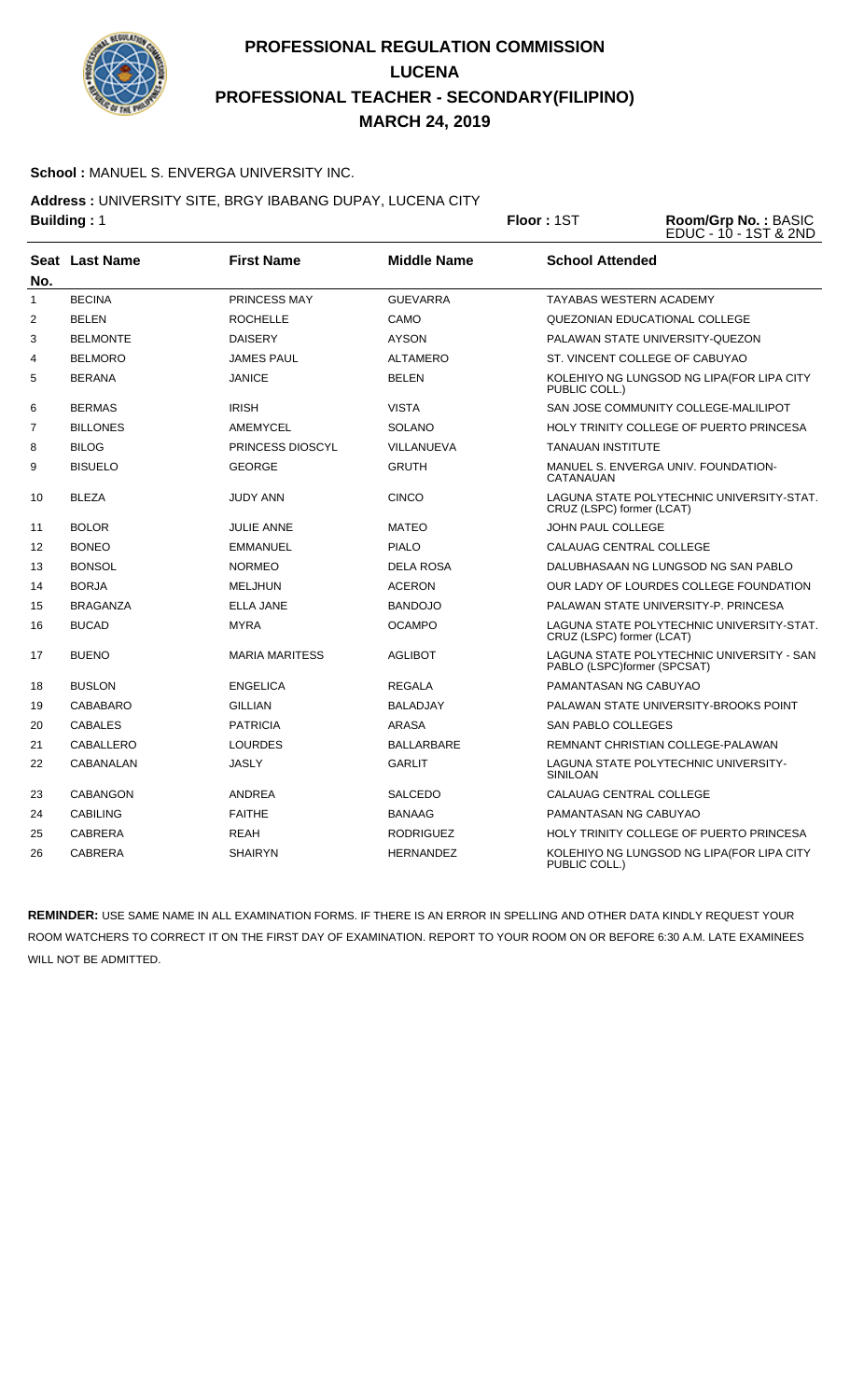

### **School :** MANUEL S. ENVERGA UNIVERSITY INC.

**Address :** UNIVERSITY SITE, BRGY IBABANG DUPAY, LUCENA CITY

| <b>Building: 1</b> |  |  |  |
|--------------------|--|--|--|
|                    |  |  |  |

**Building :** 1 **Floor :** 1ST **Room/Grp No. :** BASIC EDUC - 11 - 1ST & 2ND

| No.            | Seat Last Name  | <b>First Name</b>  | <b>Middle Name</b> | <b>School Attended</b>                                                   |
|----------------|-----------------|--------------------|--------------------|--------------------------------------------------------------------------|
| 1              | <b>CABUYAO</b>  | <b>MARIA JHOAN</b> | <b>NADRES</b>      | PAMBAYANG KOLEHIYO NG MAUBAN                                             |
| $\overline{2}$ | <b>CADAPAN</b>  | <b>JENZEL</b>      | <b>BROÑOSA</b>     | LAGUNA STATE POLYTECHNIC UNIVERSITY-<br><b>SINILOAN</b>                  |
| 3              | <b>CAIGA</b>    | <b>CAMILLE</b>     | <b>MARALIT</b>     | <b>BATANGAS STATE UNIVERSITY-BATANGAS CITY</b><br>(PBMIT)                |
| 4              | <b>CALIMLIM</b> | <b>ALBERT</b>      | <b>MOLINA</b>      | LAGUNA STATE POLYTECHNIC UNIVERSITY-LOS<br><b>BANOS</b>                  |
| 5              | <b>CALOSA</b>   | <b>CHARISSE</b>    | <b>GUEVARRA</b>    | <b>SAN PABLO COLLEGES</b>                                                |
| 6              | <b>CALUPIG</b>  | <b>JANE</b>        | <b>MERANO</b>      | LAGUNA STATE POLYTECHNIC UNIVERSITY-STAT.<br>CRUZ (LSPC) former (LCAT)   |
| 7              | CALUZA          | <b>MARIECAR</b>    | <b>GONZALES</b>    | CALAUAG CENTRAL COLLEGE                                                  |
| 8              | <b>CAMBA</b>    | <b>SHERLYN</b>     | <b>ALMEYDA</b>     | QUEZONIAN EDUCATIONAL COLLEGE                                            |
| 9              | CAÑADA          | <b>JAN-JOHN</b>    | <b>BOLINO</b>      | KOLEHIYO NG LUNGSOD NG LIPA(FOR LIPA CITY<br>PUBLIC COLL.)               |
| 10             | CANDELARIA      | <b>ROXANNE</b>     | <b>BERGONIO</b>    | LEON GUINTO MEMORIAL COLLEGE                                             |
| 11             | <b>CAPACIA</b>  | MARY JOY           | <b>BANAAG</b>      | <b>TANAUAN INSTITUTE</b>                                                 |
| 12             | <b>CAPARROS</b> | SHIELA-MAY         | <b>PASCUAL</b>     | CAPALONGA COLLEGE                                                        |
| 13             | CAPIZ           | <b>ROSALYN</b>     | <b>CONSTANTINO</b> | SAINT MICHAEL'S COLLEGE OF LAGUNA                                        |
| 14             | CARILLO         | <b>CRISALYN</b>    | <b>ELEAZAR</b>     | HOLY CHILD JESUS COLLEGE                                                 |
| 15             | CARINGAL        | <b>CHRISTOPHER</b> | <b>ENDOZO</b>      | RIZAL COLLEGE OF TAAL                                                    |
| 16             | CARIÑO          | <b>EDEN</b>        | CASTILLO           | CALAUAG CENTRAL COLLEGE                                                  |
| 17             | CARIÑO          | <b>JOHN ALBERT</b> | <b>NORIEL</b>      | CALAUAG CENTRAL COLLEGE                                                  |
| 18             | <b>CARTENA</b>  | <b>MARICEL</b>     | <b>VICTORIA</b>    | LAGUNA STATE POLYTECHNIC UNIVERSITY - SAN<br>PABLO (LSPC)former (SPCSAT) |
| 19             | CASAYSAYAN      | <b>ROXANNE</b>     | <b>SORIANO</b>     | OCCIDENTAL MINDORO STATE COLLEGE                                         |
| 20             | <b>CASTILLO</b> | <b>ERIC</b>        | <b>ESPONILLA</b>   | WESTERN PHILIPPINES UNIVERSITY-PUERTO<br><b>PRINCESA</b>                 |
| 21             | <b>CASTILLO</b> | <b>JOYCEAN</b>     | <b>CARABLE</b>     | PAMANTASAN NG LUNGSOD NG MUNTINLUPA<br>(MPC)                             |
| 22             | <b>CASTILLO</b> | <b>MARICAR</b>     | <b>FAMERO</b>      | <b>CLARENDON COLLEGE</b>                                                 |
| 23             | <b>CASTOR</b>   | <b>MATERESA</b>    | <b>CLOSA</b>       | BATANGAS STATE UNIVERSITY-BATANGAS CITY<br>(PBMIT)                       |
| 24             | <b>CASTRO</b>   | <b>JESSA</b>       | <b>GARCIA</b>      | DALUBHASAAN NG LUNGSOD NG SAN PABLO                                      |
| 25             | <b>CASTRO</b>   | MARY JOY           |                    | KOLEHIYO NG LUNGSOD NG LIPA(FOR LIPA CITY<br>PUBLIC COLL.)               |
| 26             | <b>CATAIN</b>   | <b>JEZZEL</b>      | <b>JAVIER</b>      | WESTERN PHILIPPINES UNIVERSITY-PUERTO<br><b>PRINCESA</b>                 |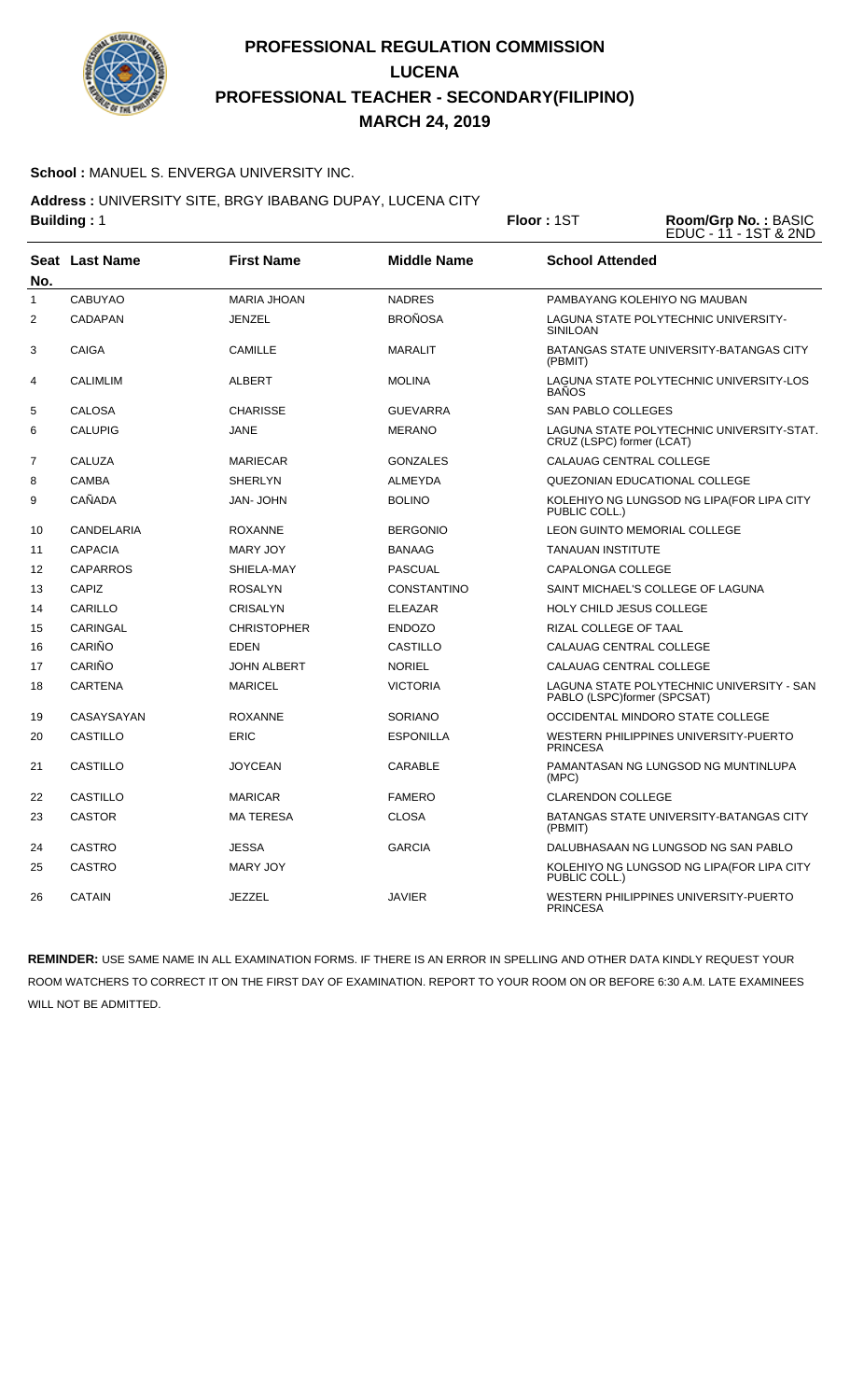

### **School :** MANUEL S. ENVERGA UNIVERSITY INC.

**Address :** UNIVERSITY SITE, BRGY IBABANG DUPAY, LUCENA CITY

| <b>Building: 1</b> |                   | Floor: 1ST         | Room/Grp No.: BASIC<br>EDUC - 12 - 1ST & 2ND |                            |                                                                          |
|--------------------|-------------------|--------------------|----------------------------------------------|----------------------------|--------------------------------------------------------------------------|
|                    | Seat Last Name    | <b>First Name</b>  | <b>Middle Name</b>                           | <b>School Attended</b>     |                                                                          |
| No.                |                   |                    |                                              |                            |                                                                          |
| 1                  | <b>CATINDOY</b>   | <b>REVILLA</b>     | <b>VILLAGOMEZ</b>                            |                            | <b>CAMARINES NORTE COLLEGE</b>                                           |
| 2                  | <b>CATIPON</b>    | <b>RUEL</b>        | <b>RODRIGUEZ</b>                             | (MPC)                      | PAMANTASAN NG LUNGSOD NG MUNTINLUPA                                      |
| 3                  | <b>CLACIO</b>     | <b>CYRELL</b>      | <b>MACASINAG</b>                             |                            | <b>CAMARINES NORTE COLLEGE</b>                                           |
| 4                  | <b>CLACIO</b>     | <b>JENNELYN</b>    | <b>VILLAPUZ</b>                              |                            | <b>CAMARINES NORTE COLLEGE</b>                                           |
| 5                  | <b>CLEOFE</b>     | <b>JENYROSE</b>    | <b>ESTRADA</b>                               |                            | QUEZONIAN EDUCATIONAL COLLEGE                                            |
| 6                  | <b>CLETO</b>      | ARLENE             | SAGAYAP                                      |                            | PALAWAN STATE UNIVERSITY-BROOKS POINT                                    |
| $\overline{7}$     | <b>COLES</b>      | <b>MHIER</b>       | <b>SANTANDER</b>                             |                            | TRECE MARTIRES CITY COLLEGE                                              |
| 8                  | <b>CONCEPCION</b> | <b>JHOAN NERIM</b> | <b>SIGUA</b>                                 | PAMANTASAN NG CABUYAO      |                                                                          |
| 9                  | <b>CONSIGNADO</b> | DARLENE ANN        | <b>ARGUIL</b>                                |                            | DALUBHASAAN NG LUNGSOD NG SAN PABLO                                      |
| 10                 | <b>CORCUERA</b>   | <b>JANE GLEZYL</b> |                                              |                            | LAGUNA STATE POLYTECHNIC UNIVERSITY - SAN<br>PABLO (LSPC)former (SPCSAT) |
| 11                 | <b>CRESCINI</b>   | MAEBLE JEAN        | <b>BICOMONG</b>                              |                            | CALAUAG CENTRAL COLLEGE                                                  |
| 12                 | <b>CRESENCIO</b>  | <b>EVELYN</b>      | <b>VILLANUEVA</b>                            |                            | QUEZONIAN EDUCATIONAL COLLEGE                                            |
| 13                 | <b>CRUZ</b>       | <b>GHIELYN</b>     | <b>NIELO</b>                                 |                            | SAINT MICHAEL'S COLLEGE OF LAGUNA                                        |
| 14                 | CRUZ              | <b>JENNIFER</b>    | <b>ROÑA</b>                                  |                            | QUEZONIAN EDUCATIONAL COLLEGE                                            |
| 15                 | <b>CUENCA</b>     | <b>JOAN</b>        | <b>TUMAMBING</b>                             | PUBLIC COLL.)              | KOLEHIYO NG LUNGSOD NG LIPA(FOR LIPA CITY                                |
| 16                 | <b>CUETO</b>      | <b>JESSEBEL</b>    | <b>ABACAN</b>                                |                            | CALAUAG CENTRAL COLLEGE                                                  |
| 17                 | <b>CUETO</b>      | <b>KATHERINE</b>   | <b>BACAY</b>                                 |                            | DIVINE WORD COLLEGE OF CALAPAN                                           |
| 18                 | <b>CUEVAS</b>     | <b>EMELITA</b>     | <b>SOLIMAN</b>                               | <b>BAÑOS</b>               | LAGUNA STATE POLYTECHNIC UNIVERSITY-LOS                                  |
| 19                 | <b>DACILLO</b>    | <b>ANNA ROSE</b>   | <b>MAGNO</b>                                 | CRUZ (LSPC) former (LCAT)  | LAGUNA STATE POLYTECHNIC UNIVERSITY-STAT.                                |
| 20                 | <b>DACSIL</b>     | <b>IRISH</b>       | <b>NORIESTA</b>                              |                            | QUEZONIAN EDUCATIONAL COLLEGE                                            |
| 21                 | <b>DAUD</b>       | <b>JURAYDA</b>     | <b>HARON</b>                                 |                            | <b>HOLY TRINITY COLLEGE OF PUERTO PRINCESA</b>                           |
| 22                 | DAUD              | <b>ZENAIDA</b>     | <b>SAMOMOH</b>                               |                            | MINDANAO STATE UNIVERSITY-SDTC-JOLO                                      |
| 23                 | DE CHAVEZ         | <b>GELYN</b>       | <b>BIANZON</b>                               |                            | <b>BATANGAS STATE UNIVERSITY - ROSARIO</b>                               |
| 24                 | DE LEON           | <b>DAHLIA</b>      | <b>ALCANZO</b>                               | <b>MABINI COLLEGE-DAET</b> |                                                                          |
| 25                 | DE LEON           | <b>RHYAN DAVE</b>  | ARIDA                                        |                            | DALUBHASAAN NG LUNGSOD NG SAN PABLO                                      |
| 26                 | DE LIMA           | <b>LYKA DOLLY</b>  | <b>REVECHE</b>                               | CRUZ (LSPC) former (LCAT)  | LAGUNA STATE POLYTECHNIC UNIVERSITY-STAT.                                |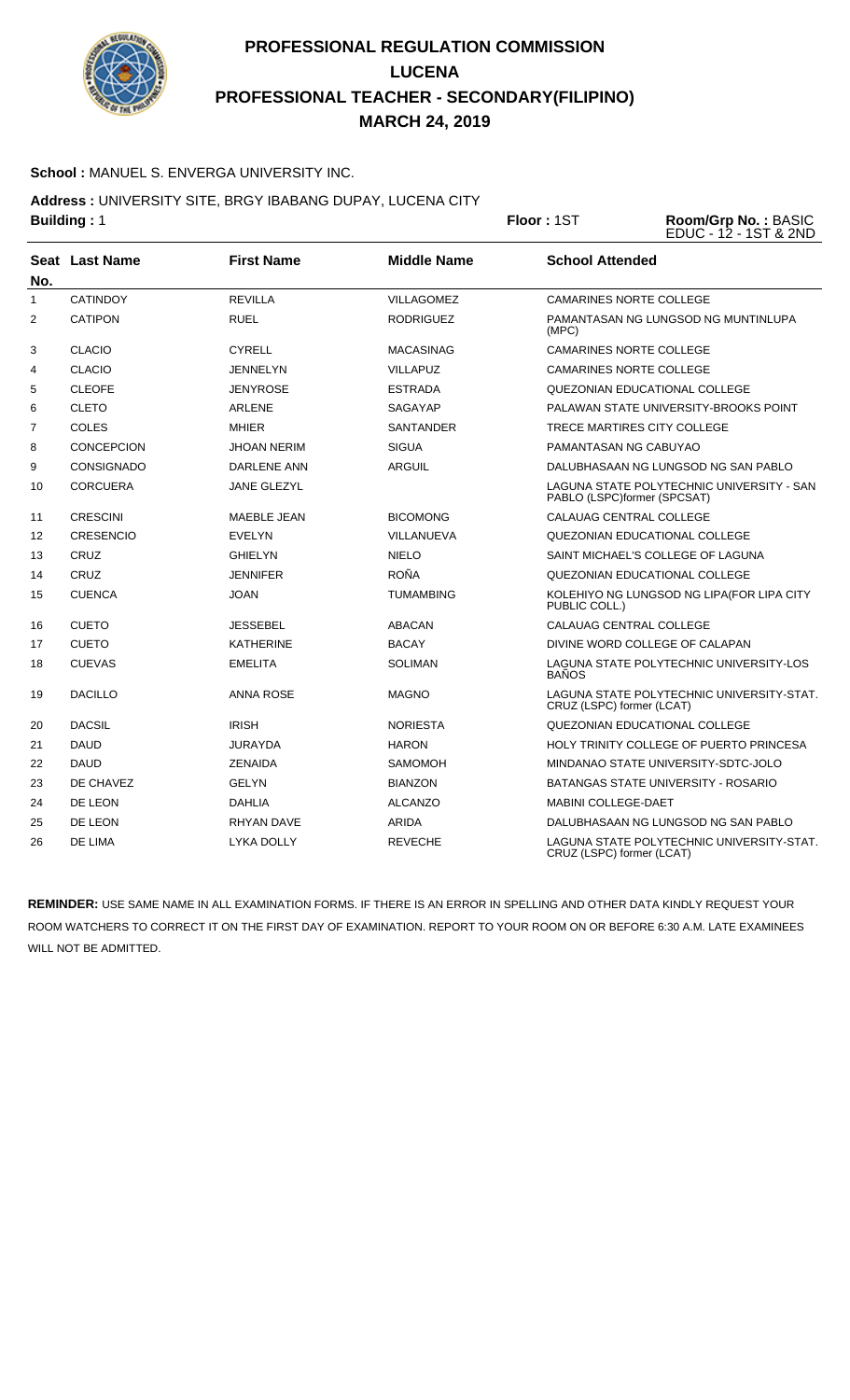

#### **School :** MANUEL S. ENVERGA UNIVERSITY INC.

**Address :** UNIVERSITY SITE, BRGY IBABANG DUPAY, LUCENA CITY

**Building :** 1 **Floor :** 1ST **Room/Grp No. :** BASIC EDUC - 13 - 1ST & 2ND **Seat** Last Name **No. Last Name First Name Middle Name School Attended** 1 DE LOS REYES SHARMINE LAT LAGUNA STATE POLYTECHNIC UNIVERSITY - SAN PABLO (LSPC)former (SPCSAT) 2 DE OCAMPO CRISTINE JOY LAGMAN TANAUAN INSTITUTE 3 DE PAZ KIMBERLY ROMARAOG NORTHERN QUEZON COOPERATIVE COLLEGE, INC. 4 DE ROXAS RECHELLE BENDAÑA RIZAL COLLEGE OF TAAL 5 DE TORRES MERCY SAEZ SAEZ UNIVERSITY OF MAKATI 6 DE VERA ROWENA HONRADO LAGUNA STATE POLYTECHNIC UNIVERSITY-LOS BAÑOS 7 DEL BARRIO LOVELLA DELA CRUZ OUR LADY OF LOURDES COLLEGE FOUNDATION 8 DEL MUNDO ROBIN ROBIN BERMAS SAINT MICHAEL'S COLLEGE OF LAGUNA 9 DELA CRUZ FLORDELIZA MAJAIT LAGUNA COLLEGE OF BUSINESS & ARTS 10 DELA CRUZ JENNILYN JENNILYN LAGUNA STATE POLYTECHNIC UNIVERSITY - SAN PABLO (LSPC)former (SPCSAT) 11 DELA CRUZ MA. XYNDELL FERNANDEZ CALAUAG CENTRAL COLLEGE 12 DELA PAZ LORENA CASTILLO LAGUNA COLLEGE OF BUSINESS & ARTS 13 DELA PEÑA DAVE DAVE ALAON ALAON OUR LADY OF LOURDES COLLEGE FOUNDATION 14 DELA PUNTA JANICE BERMAS OUR LADY OF LOURDES COLLEGE FOUNDATION 15 DELA TORRE HAROLD CABAYAO EASTERN MINDORO INSTITUTE OF TECHNOLOGY & SCIENCES 16 DELIM MICHAEL DEVIS WESTERN PHILIPPINES UNIV.(for.PALAWAN N.A.C)-ABORLAN 17 DEOPENES RONALIE MUHALLIN TANAUAN INSTITUTE 18 DEQUILLA EDITA VALENCIA SAN PABLO COLLEGES 19 DEROXAS JUDYANN CARANDANG RIZAL COLLEGE OF TAAL 20 DILLA JUSTINE OLIVEROS LAGUNA STATE POLYTECHNIC UNIVERSITY-STAT. CRUZ (LSPC) former (LCAT) 21 DILLA MARJIELENE ISLES LAGUNA STATE POLYTECHNIC UNIVERSITY-SINILOAN 22 DIMAANO JIESEL JUESEL BAUTISTA KOLEHIYO NG LUNGSOD NG LIPA(FOR LIPA CITY PUBLIC COLL.) 23 DIMAYUGA CENEN CENEN BUENO BUENO DIVINE WORD COLLEGE OF CALAPAN 24 DINGLE MAC DARRYL MENDAROS CALAUAG CENTRAL COLLEGE 25 DIONISIO NOREEN OCHOA SAINT MICHAEL'S COLLEGE OF LAGUNA 26 DOCTO MARIBETH HEMOTRA PALAWAN STATE UNIVERSITY-BROOKS POINT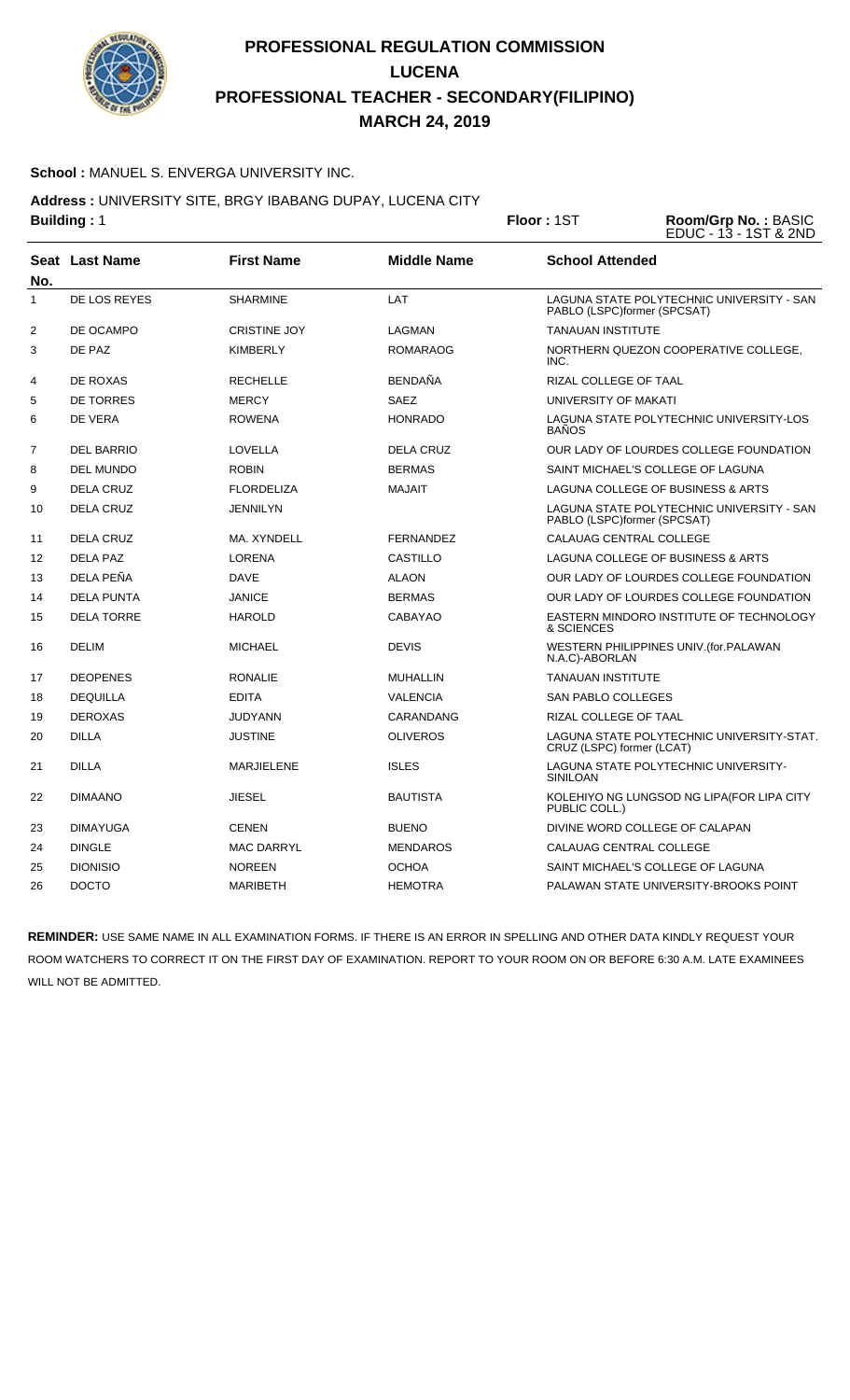

### **School :** MANUEL S. ENVERGA UNIVERSITY INC.

**Address :** UNIVERSITY SITE, BRGY IBABANG DUPAY, LUCENA CITY

|                         | <b>Building: 1</b>    |                     |                     | Floor: 1ST                     | Room/Grp No.: BASIC<br>EDUC - 14 - 1ST & 2ND |
|-------------------------|-----------------------|---------------------|---------------------|--------------------------------|----------------------------------------------|
| No.                     | <b>Seat Last Name</b> | <b>First Name</b>   | <b>Middle Name</b>  | <b>School Attended</b>         |                                              |
| $\mathbf{1}$            | <b>DRIZ</b>           | <b>MELEGINE</b>     | <b>NAVIDA</b>       | <b>TECHNOLOGY-VICTORIA</b>     | MINDORO STATE COLLEGE OF AGRICULTURE &       |
| $\overline{\mathbf{c}}$ | <b>DUGADUGA</b>       | <b>MARISSA</b>      | <b>TIZON</b>        | RIZAL COLLEGE OF LAGUNA        |                                              |
| 3                       | <b>DUKA</b>           | JOANA MARIE         | <b>MENCIAS</b>      |                                | ARELLANO UNIVERSITY-MANILA                   |
| 4                       | <b>DURANTE</b>        | <b>MARILOU</b>      | <b>ENGRACIA</b>     | CALAUAG CENTRAL COLLEGE        |                                              |
| 5                       | <b>DURANTE</b>        | <b>RONEL</b>        | <b>MOLAS</b>        |                                | PAMBAYANG KOLEHIYO NG MAUBAN                 |
| 6                       | <b>ECHANOVA</b>       | <b>JANETH</b>       | <b>BIO</b>          | CALAUAG CENTRAL COLLEGE        |                                              |
| $\overline{7}$          | <b>EGUIA</b>          | <b>TEDY</b>         | <b>AGRAVANTE</b>    | EASTERN ACA.)                  | BATANGAS EASTERN COLLEGES (FOR BATANGAS      |
| 8                       | <b>ENRIQUEZ</b>       | <b>ANNE MARIE</b>   | <b>DELOS REYES</b>  | <b>LAGUNA COLLEGE</b>          |                                              |
| 9                       | <b>ENRIQUEZ</b>       | <b>JOLINA</b>       | <b>LICARTE</b>      | <b>TANAUAN INSTITUTE</b>       |                                              |
| 10                      | <b>ENRIQUEZ</b>       | <b>ROCHELLE</b>     | <b>ARAJA</b>        | <b>TANAUAN INSTITUTE</b>       |                                              |
| 11                      | <b>ERATO</b>          | <b>GERALDINE</b>    | <b>DEAUNA</b>       | <b>LUCENA CITY</b>             | MANUEL S. ENVERGA UNIV. FOUNDATION-          |
| 12                      | <b>ERCIA</b>          | <b>MERRIECON</b>    | <b>GOROSPE</b>      | PABLO (LSPC)former (SPCSAT)    | LAGUNA STATE POLYTECHNIC UNIVERSITY - SAN    |
| 13                      | <b>ERNA</b>           | <b>THELMA</b>       | <b>PALACIO</b>      | CATANAUAN                      | MANUEL S. ENVERGA UNIV. FOUNDATION-          |
| 14                      | <b>ESCAL</b>          | DIANA MARIE         | <b>BUENCONSEJO</b>  | INC.                           | NORTHERN QUEZON COOPERATIVE COLLEGE,         |
| 15                      | <b>ESCALA</b>         | <b>CYNTHIA</b>      | <b>SAMSON</b>       |                                | PAMBAYANG KOLEHIYO NG MAUBAN                 |
| 16                      | <b>ESCOZAR</b>        | <b>JERRYCO</b>      | AÑOSO               |                                | PAMBAYANG KOLEHIYO NG MAUBAN                 |
| 17                      | <b>ESCRIBA</b>        | <b>KENT MARK</b>    | <b>RONDOLO</b>      | PABLO (LSPC)former (SPCSAT)    | LAGUNA STATE POLYTECHNIC UNIVERSITY - SAN    |
| 18                      | <b>ESPALLARDO</b>     | <b>MARY ANN</b>     | PERILLA             | CALAUAG CENTRAL COLLEGE        |                                              |
| 19                      | <b>ESPANILLO</b>      | <b>PIA</b>          | <b>DELOS SANTOS</b> | PAMANTASAN NG CABUYAO          |                                              |
| 20                      | <b>ESPAÑOL</b>        | <b>KRISTINE MAY</b> | <b>ALCAZAR</b>      | <b>MABINI COLLEGE-DAET</b>     |                                              |
| 21                      | <b>ESPAÑOL</b>        | <b>MELANIE</b>      | <b>MANLANGIT</b>    | <b>CAMARINES NORTE COLLEGE</b> |                                              |
| 22                      | <b>EUGENIO</b>        | PHILIP MARLOU       | <b>CUETO</b>        | PUBLIC COLL.)                  | KOLEHIYO NG LUNGSOD NG LIPA (FOR LIPA CITY   |
| 23                      | <b>FADRIQUELA</b>     | <b>ELLAINE</b>      | <b>REYES</b>        | <b>CREATIVE COMP TECH INC)</b> | ICCT COLLEGES FOUNDATION, INC(INST.OF        |
| 24                      | <b>FALCON</b>         | <b>LAUREN JOYCE</b> | LASAP               | <b>ABADA COLLEGE</b>           |                                              |
| 25                      | <b>FATALLA</b>        | <b>JERIC FRANCO</b> | <b>RAZON</b>        | <b>SINILOAN</b>                | LAGUNA STATE POLYTECHNIC UNIVERSITY-         |
| 26                      | <b>FEDERIO</b>        | <b>SHARA JANE</b>   | <b>OBISPO</b>       | PABLO (LSPC)former (SPCSAT)    | LAGUNA STATE POLYTECHNIC UNIVERSITY - SAN    |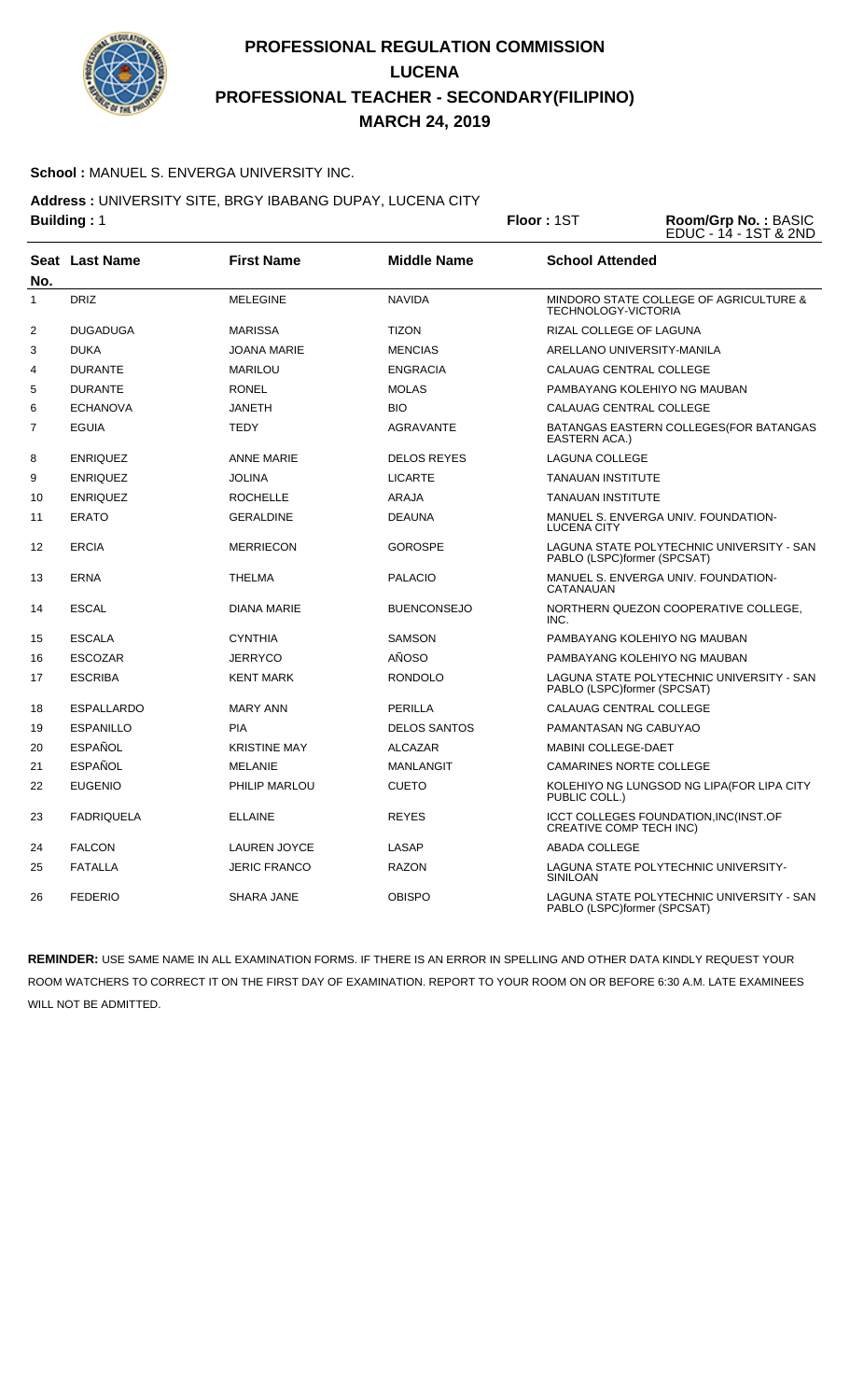

### **School :** MANUEL S. ENVERGA UNIVERSITY INC.

**Address :** UNIVERSITY SITE, BRGY IBABANG DUPAY, LUCENA CITY

|     | <b>Building: 1</b> |                            |                    | Floor: 1ST                      | Room/Grp No.: BASIC<br>EDUC - 15 - 1ST & 2ND |
|-----|--------------------|----------------------------|--------------------|---------------------------------|----------------------------------------------|
| No. | Seat Last Name     | <b>First Name</b>          | <b>Middle Name</b> | <b>School Attended</b>          |                                              |
| 1   | <b>FEDERIZO</b>    | <b>PRECY</b>               | <b>ILAGAN</b>      | <b>TAYABAS WESTERN ACADEMY</b>  |                                              |
| 2   | <b>FELIPE</b>      | CARLO                      | <b>DUMER</b>       | RIZAL COLLEGE OF LAGUNA         |                                              |
| 3   | <b>FERATERO</b>    | <b>ADRIAN</b>              | DE VERA            | SAN PABLO COLLEGES              |                                              |
| 4   | <b>FIEDACAN</b>    | <b>CRISTELYNE CHEYENNE</b> |                    | <b>MALVAR</b>                   | BATANGAS STATE UNIVERSITY (formerly JPLPC)-  |
| 5   | <b>FILIO</b>       | <b>GLENDA</b>              | <b>BACORRO</b>     | <b>BAÑOS</b>                    | LAGUNA STATE POLYTECHNIC UNIVERSITY-LOS      |
| 6   | <b>FLAVIER</b>     | <b>RECHELLE</b>            | <b>BARRAMEDA</b>   | CALAUAG CENTRAL COLLEGE         |                                              |
| 7   | <b>FLORES</b>      | <b>ALLYSSA FAYE</b>        | <b>BORBON</b>      | PUBLIC COLL.)                   | KOLEHIYO NG LUNGSOD NG LIPA(FOR LIPA CITY    |
| 8   | <b>FLORES</b>      | <b>LESLIE</b>              | LAVAREZ            | CRUZ (LSPC) former (LCAT)       | LAGUNA STATE POLYTECHNIC UNIVERSITY-STAT.    |
| 9   | <b>FLORES</b>      | <b>PRINCESS</b>            | <b>MONTAÑEZ</b>    |                                 | SAINT MICHAEL'S COLLEGE OF LAGUNA            |
| 10  | <b>FRANCIA</b>     | <b>NIÑA</b>                | <b>MACALALAG</b>   | CRUZ (LSPC) former (LCAT)       | LAGUNA STATE POLYTECHNIC UNIVERSITY-STAT.    |
| 11  | <b>GAPUZ</b>       | <b>NOVYL</b>               | <b>ORCALES</b>     |                                 | PALAWAN STATE UNIVERSITY-P. PRINCESA         |
| 12  | <b>GARCIA</b>      | <b>ALEXANDER</b>           | <b>PANGANIBAN</b>  | <b>EASTERN MINDORO COLLEGE</b>  |                                              |
| 13  | <b>GARCIA</b>      | <b>RHEA</b>                | MANANGAN           | <b>HOLY CHILD JESUS COLLEGE</b> |                                              |
| 14  | <b>GARCIA</b>      | <b>ROSALINDA</b>           | <b>TORNO</b>       |                                 | OUR LADY OF LOURDES COLLEGE FOUNDATION       |
| 15  | <b>GATMAITAN</b>   | <b>LESLIE ANN</b>          | <b>EREPOL</b>      |                                 | QUEZONIAN EDUCATIONAL COLLEGE                |
| 16  | <b>GAYA</b>        | <b>VANESSA</b>             | <b>MAGTANONG</b>   |                                 | DIVINE WORD COLLEGE OF CALAPAN               |
| 17  | <b>GENEBLAZO</b>   | <b>MARIZ KAYE</b>          | SANIEL             | CALAUAG CENTRAL COLLEGE         |                                              |
| 18  | <b>GLORIA</b>      | <b>JANE ANN</b>            | <b>TENA</b>        | INC.                            | NORTHERN QUEZON COOPERATIVE COLLEGE,         |
| 19  | <b>GLORIOSO</b>    | <b>ALAINE I</b>            | <b>BUGTONG</b>     | <b>UNION COLLEGE</b>            |                                              |
| 20  | <b>GLUDO</b>       | <b>JOY CRISTY</b>          | <b>RIVERA</b>      |                                 | DALUBHASAAN NG LUNGSOD NG SAN PABLO          |
| 21  | <b>GONZALES</b>    | <b>CHARLENE</b>            | <b>BELEN</b>       | PUBLIC COLL.)                   | KOLEHIYO NG LUNGSOD NG LIPA(FOR LIPA CITY    |
| 22  | <b>GONZALES</b>    | <b>GESELLE</b>             | <b>AMATUS</b>      | PUBLIC COLL.)                   | KOLEHIYO NG LUNGSOD NG LIPA(FOR LIPA CITY    |
| 23  | <b>GONZALES</b>    | <b>JUDYANN</b>             | <b>FESTIJO</b>     | EASTERN ACA.)                   | BATANGAS EASTERN COLLEGES (FOR BATANGAS      |
| 24  | <b>GRIEGO</b>      | <b>SUNSHINE</b>            | <b>CARABLE</b>     | SCIENCE & TECHNOLOGY            | EULOGIO (AMANG) RODRIGUEZ INSTITUTE OF       |
| 25  | <b>GUERRA</b>      | LIEZEL                     | <b>HERNANDEZ</b>   | PUBLIC COLL.)                   | KOLEHIYO NG LUNGSOD NG LIPA(FOR LIPA CITY    |
| 26  | <b>GUEVARRA</b>    | <b>JHOSA</b>               | <b>BONDAD</b>      | PABLO (LSPC)former (SPCSAT)     | LAGUNA STATE POLYTECHNIC UNIVERSITY - SAN    |
|     |                    |                            |                    |                                 |                                              |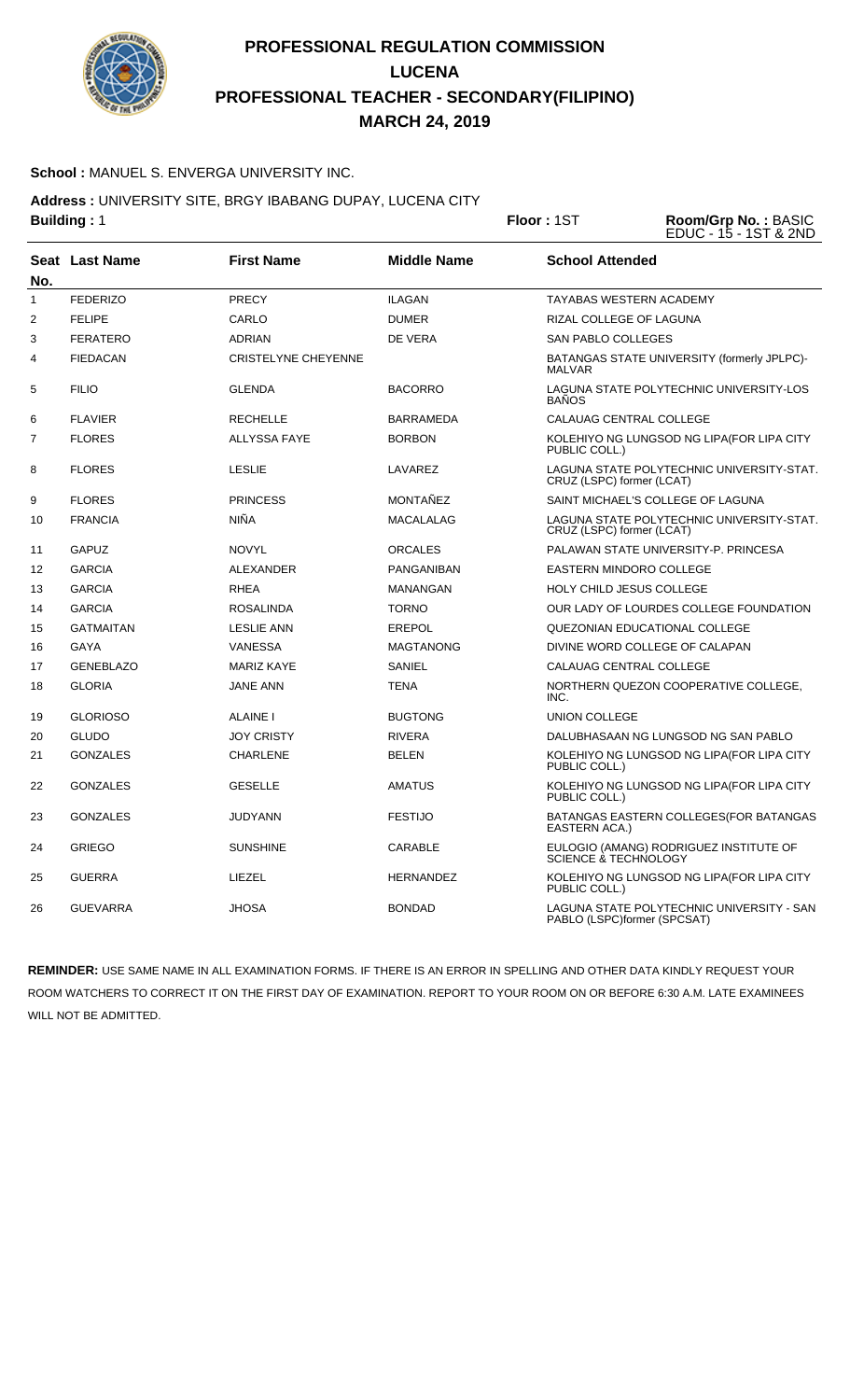

### **School :** MANUEL S. ENVERGA UNIVERSITY INC.

**Address :** UNIVERSITY SITE, BRGY IBABANG DUPAY, LUCENA CITY

| <b>Building: 1</b> |                       |                     | Floor: 1ST         | Room/Grp No.: BASIC<br>EDUC - 16 - 1ST & 2ND |                                                                          |
|--------------------|-----------------------|---------------------|--------------------|----------------------------------------------|--------------------------------------------------------------------------|
| No.                | <b>Seat Last Name</b> | <b>First Name</b>   | <b>Middle Name</b> | <b>School Attended</b>                       |                                                                          |
| 1                  | <b>GUIA</b>           | <b>MONICA GRACE</b> | <b>PAJARES</b>     |                                              | <b>HOLY CHILD JESUS COLLEGE</b>                                          |
| $\overline{2}$     | <b>GUMANDOY</b>       | <b>REZIA</b>        | <b>HIPONIA</b>     | N.A.C)-ABORLAN                               | WESTERN PHILIPPINES UNIV. (for. PALAWAN                                  |
| 3                  | <b>GUSI</b>           | ELLEN JOY           | <b>FAUSTO</b>      | <b>JOHN PAUL COLLEGE</b>                     |                                                                          |
| 4                  | <b>GUTIERREZ</b>      | <b>CLAUDINE</b>     | <b>DAVID</b>       | & SCIENCES                                   | EASTERN MINDORO INSTITUTE OF TECHNOLOGY                                  |
| 5                  | <b>GUTIERREZ</b>      | <b>ZHAIRA</b>       | <b>MOREDO</b>      |                                              | LAGUNA STATE POLYTECHNIC UNIVERSITY - SAN<br>PABLO (LSPC)former (SPCSAT) |
| 6                  | <b>HANABAHAB</b>      | SARRAH JANE         | <b>VELUZ</b>       |                                              | QUEZONIAN EDUCATIONAL COLLEGE                                            |
| $\overline{7}$     | <b>HELERA</b>         | <b>MARLOU</b>       | <b>VILLEGAS</b>    | <b>TANAUAN INSTITUTE</b>                     |                                                                          |
| 8                  | <b>HERMINA</b>        | <b>ALJEAN</b>       | <b>FALQUEZA</b>    |                                              | HOLY CHILD JESUS COLLEGE                                                 |
| 9                  | <b>HERMOSA</b>        | <b>ABEGAIL</b>      | <b>JAVIER</b>      | <b>BAÑOS</b>                                 | LAGUNA STATE POLYTECHNIC UNIVERSITY-LOS                                  |
| 10                 | <b>HERNANDEZ</b>      | <b>JINKY</b>        | <b>MAGAT</b>       | PUBLIC COLL.)                                | KOLEHIYO NG LUNGSOD NG LIPA(FOR LIPA CITY                                |
| 11                 | <b>HERNANDEZ</b>      | <b>MARIA DIANNE</b> | <b>CLAVERO</b>     | PUBLIC COLL.)                                | KOLEHIYO NG LUNGSOD NG LIPA(FOR LIPA CITY                                |
| 12                 | <b>HESITA</b>         | <b>RIALYN</b>       | ZANTUA             | CAPALONGA COLLEGE                            |                                                                          |
| 13                 | <b>HUFANO</b>         | <b>JASTINE</b>      | <b>SALAPARE</b>    |                                              | BATANGAS STATE UNIVERSITY - SAN JUAN                                     |
| 14                 | <b>HUSENIA</b>        | <b>MARIBETH</b>     | <b>CAPILE</b>      |                                              | LAGUNA STATE POLYTECHNIC UNIVERSITY - SAN<br>PABLO (LSPC)former (SPCSAT) |
| 15                 | <b>IBUSAG</b>         | <b>DAVE</b>         | <b>SEVA</b>        |                                              | CAMARINES NORTE COLLEGE                                                  |
| 16                 | <b>ICARO</b>          | <b>KRISTA MARIE</b> | <b>CARPIO</b>      |                                              | EASTERN LAGUNA COLLEGES                                                  |
| 17                 | <b>ICATLO</b>         | <b>EPIFANIO II</b>  | <b>TACALAN</b>     |                                              | OUR LADY OF LOURDES COLLEGE FOUNDATION                                   |
| 18                 | <b>IDPALINA</b>       | YOLANDA             | <b>MAMBA</b>       |                                              | LAGUNA STATE POLYTECHNIC UNIVERSITY - SAN<br>PABLO (LSPC)former (SPCSAT) |
| 19                 | <b>ILAO</b>           | <b>JOYCE</b>        | <b>DUEÑAS</b>      |                                              | DIVINE WORD COLLEGE OF CALAPAN                                           |
| 20                 | <b>ILOCO</b>          | <b>ABEGAIL</b>      | <b>MAGNAYE</b>     | <b>MALVAR</b>                                | BATANGAS STATE UNIVERSITY (formerly JPLPC)-                              |
| 21                 | <b>IMPAS</b>          | <b>GINA</b>         | <b>ALVAREZ</b>     |                                              | LEON GUINTO MEMORIAL COLLEGE                                             |
| 22                 | <b>ISLETA</b>         | <b>PRINCESS</b>     | <b>ROMERO</b>      |                                              | DALUBHASAAN NG LUNGSOD NG SAN PABLO                                      |
| 23                 | <b>JACOB</b>          | <b>JESELLE</b>      | <b>NOLLAN</b>      |                                              | CALAUAG CENTRAL COLLEGE                                                  |
| 24                 | <b>JAGONOY</b>        | <b>MARIELA JOY</b>  | <b>ROLLAN</b>      | PUBLIC COLL.)                                | KOLEHIYO NG LUNGSOD NG LIPA(FOR LIPA CITY                                |
| 25                 | <b>JAMITO</b>         | <b>NINGNING</b>     | <b>CUYA</b>        |                                              | <b>CAMARINES NORTE COLLEGE</b>                                           |
| 26                 | <b>JARASA</b>         | <b>MARIBEL</b>      | <b>INOY</b>        |                                              | PAMBAYANG KOLEHIYO NG MAUBAN                                             |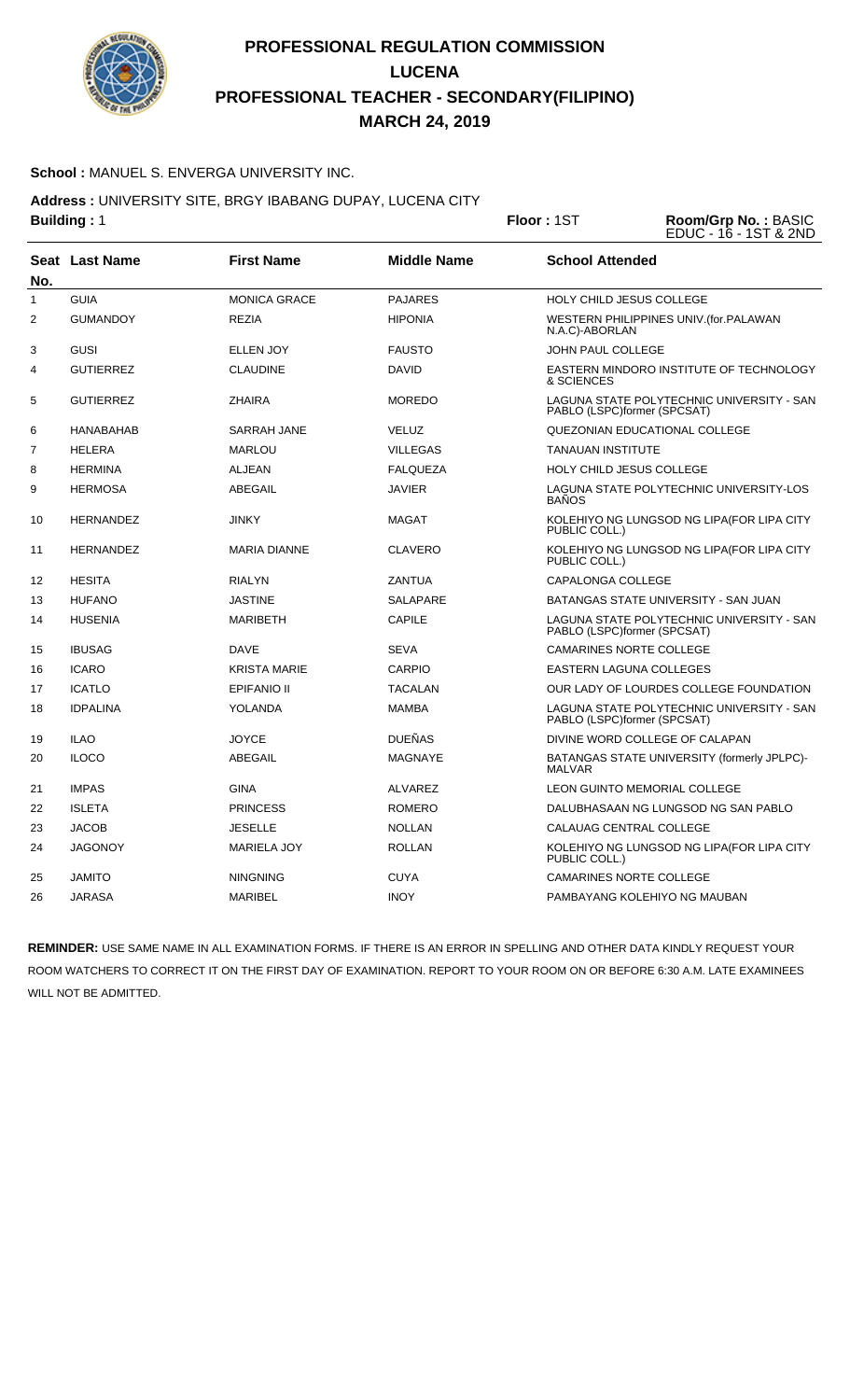

#### **School :** MANUEL S. ENVERGA UNIVERSITY INC.

Address : UNIVERSITY SITE, BRGY IBABANG DUPAY, LUCENA CITY<br>Building : 1

|                | <b>Building: 1</b> |                             |                    | Floor: 1ST                          | Room/Grp No.: BASIC<br>EDUC - 17 - 1ST & 2ND |
|----------------|--------------------|-----------------------------|--------------------|-------------------------------------|----------------------------------------------|
| No.            | Seat Last Name     | <b>First Name</b>           | <b>Middle Name</b> | <b>School Attended</b>              |                                              |
| 2              | <b>JOVEN</b>       | <b>ROBILYN</b>              | <b>HALLARE</b>     | CRUZ (LSPC) former (LCAT)           | LAGUNA STATE POLYTECHNIC UNIVERSITY-STAT.    |
| 3              | JUMAO-AS           | <b>ARKAE</b>                | VILLAGANAS         |                                     | OCCIDENTAL MINDORO STATE COLLEGE             |
| 4              | <b>LABRADOR</b>    | <b>ERIKA</b>                | <b>ARCIAGA</b>     | (MPC)                               | PAMANTASAN NG LUNGSOD NG MUNTINLUPA          |
| 5              | <b>LACADIN</b>     | <b>HANNA KRIS</b>           | <b>BALBIERAN</b>   | CRUZ (LSPC) former (LCAT)           | LAGUNA STATE POLYTECHNIC UNIVERSITY-STAT.    |
| 6              | LADERAS            | <b>LAICA MAY</b>            | <b>MANUOS</b>      | & SCIENCES                          | EASTERN MINDORO INSTITUTE OF TECHNOLOGY      |
| $\overline{7}$ | <b>LAJOS</b>       | <b>MARICAR</b>              | <b>RESABA</b>      | <b>MALVAR</b>                       | BATANGAS STATE UNIVERSITY (formerly JPLPC)-  |
| 8              | <b>LANDICHO</b>    | <b>ALAIZA</b>               | <b>MANAOIS</b>     | RIZAL COLLEGE OF LAGUNA             |                                              |
| 9              | <b>LANDICHO</b>    | JENNY JOY MADEL             | VILLANUEVA         | <b>MALVAR</b>                       | BATANGAS STATE UNIVERSITY (formerly JPLPC)-  |
| 10             | <b>LANDICHO</b>    | <b>MELODY</b>               | <b>HERNANDEZ</b>   |                                     | COLEGIO DE STO. NIÑO DE CABUYAO              |
| 11             | LANZON             | <b>ELIZABETH</b>            | <b>TINDUGAN</b>    |                                     | OUR LADY OF LOURDES COLLEGE FOUNDATION       |
| 12             | LAQUIAN            | <b>HAROLD</b>               | CAMACHO            | <b>LUCENA CITY</b>                  | MANUEL S. ENVERGA UNIV. FOUNDATION-          |
| 13             | LAQUIAN            | <b>LIZETTE</b>              | <b>CAMACHO</b>     | <b>HOLY CHILD JESUS COLLEGE</b>     |                                              |
| 14             | LARAZO             | <b>MA.LOURDES JOECELENE</b> | <b>ESPORLAS</b>    | (MPC)                               | PAMANTASAN NG LUNGSOD NG MUNTINLUPA          |
| 15             | <b>LASTRA</b>      | ANA MARIE                   | PENAVERDE          | <b>SANTA CRUZ INSTITUTE</b>         |                                              |
| 16             | LAT                | <b>MA. ANTONETTE</b>        | <b>BRIONES</b>     | PUBLIC COLL.)                       | KOLEHIYO NG LUNGSOD NG LIPA(FOR LIPA CITY    |
| 17             | LAURENA            | <b>MARY ANN</b>             | <b>FORMANES</b>    | <b>LEON GUINTO MEMORIAL COLLEGE</b> |                                              |
| 18             | LAYLO              | <b>RUFFA MAY</b>            | <b>HIGA</b>        | PABLO (LSPC)former (SPCSAT)         | LAGUNA STATE POLYTECHNIC UNIVERSITY - SAN    |
| 19             | LAYMAN             | <b>REGILKENT</b>            | <b>AMODIA</b>      | CALAUAG CENTRAL COLLEGE             |                                              |
| 20             | <b>LECHUGA</b>     | <b>REALYN</b>               | <b>NERVAL</b>      |                                     | PAMBAYANG KOLEHIYO NG MAUBAN                 |
| 21             | <b>LEONA</b>       | <b>NOIME</b>                | <b>NOBLE</b>       | TECHNOLOGY-CALAPAN                  | MINDORO STATE COLLEGE OF AGRICULTURE &       |
| 22             | LETRERO            | <b>JUDILYN</b>              | <b>PINSAN</b>      | <b>SINILOAN</b>                     | LAGUNA STATE POLYTECHNIC UNIVERSITY-         |
| 23             | <b>LEVITA</b>      | ANGELICA                    | <b>CUENCA</b>      | <b>MALVAR</b>                       | BATANGAS STATE UNIVERSITY (formerly JPLPC)-  |
| 24             | LEYMA              | LEANDRO                     | <b>BAUTISTA</b>    | RIZAL COLLEGE OF TAAL               |                                              |
| 25             | LINA               | <b>KHRISLEN</b>             | <b>SOSA</b>        | PUBLIC COLL.)                       | KOLEHIYO NG LUNGSOD NG LIPA(FOR LIPA CITY    |
| 26             | <b>LINATOC</b>     | <b>JELONIE</b>              | <b>GONZALES</b>    | PUBLIC COLL.)                       | KOLEHIYO NG LUNGSOD NG LIPA (FOR LIPA CITY   |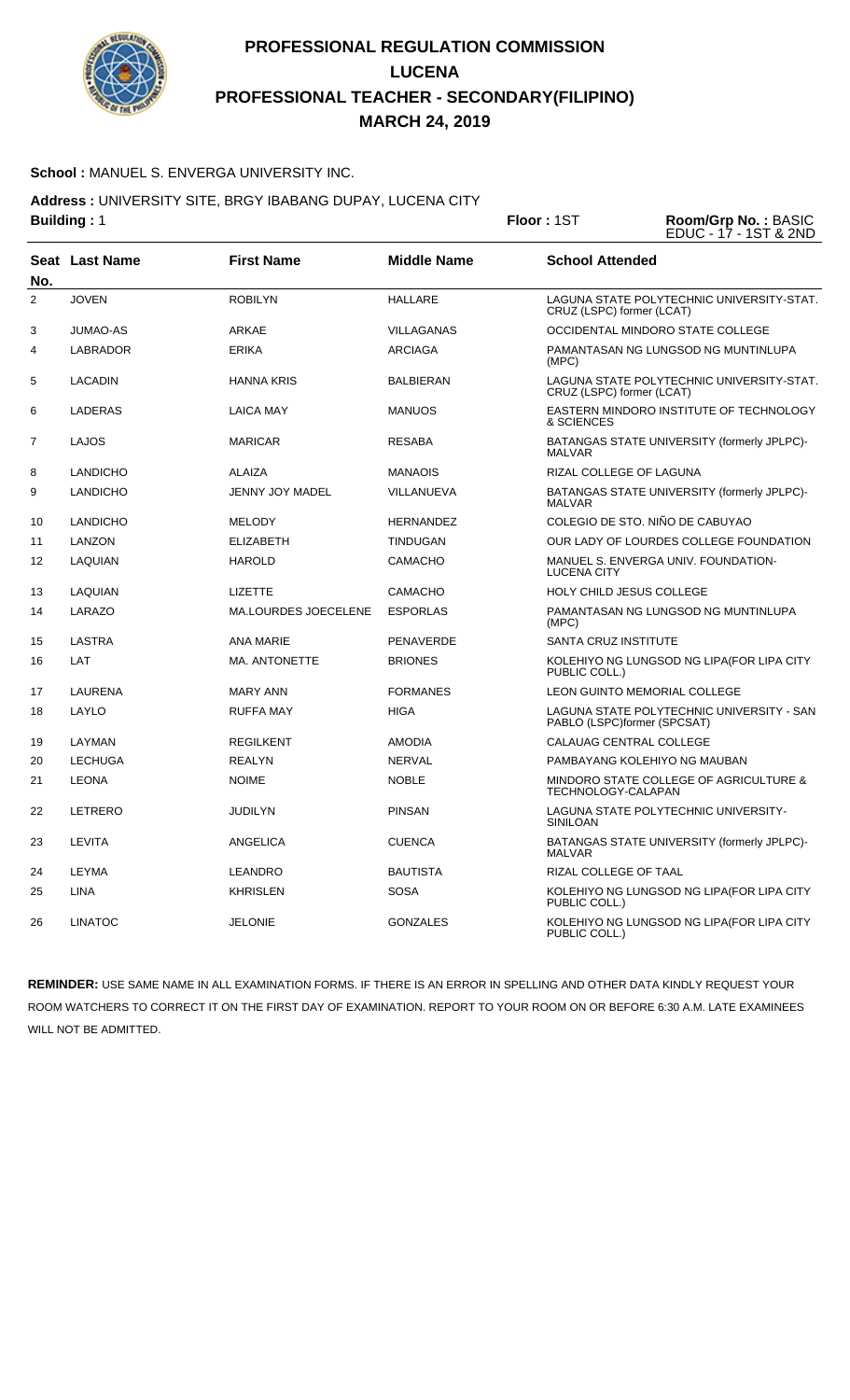

### **School :** MANUEL S. ENVERGA UNIVERSITY INC.

**Address :** UNIVERSITY SITE, BRGY IBABANG DUPAY, LUCENA CITY

|     | <b>Building: 1</b> |                       |                    | Floor: 1ST                     | Room/Grp No.: BASIC<br>EDUC - 18 - 1ST & 2ND |
|-----|--------------------|-----------------------|--------------------|--------------------------------|----------------------------------------------|
| No. | Seat Last Name     | <b>First Name</b>     | <b>Middle Name</b> | <b>School Attended</b>         |                                              |
| 1   | <b>LINGAO</b>      | <b>DONNA</b>          | <b>LUBAY</b>       |                                | <b>TAYABAS WESTERN ACADEMY</b>               |
| 2   | <b>LITA</b>        | <b>AILYN</b>          | CADAYONA           | <b>BAÑOS</b>                   | LAGUNA STATE POLYTECHNIC UNIVERSITY-LOS      |
| 3   | <b>LLADA</b>       | <b>MARIA CRISTINA</b> | <b>BAYRANTE</b>    |                                | <b>TAYABAS WESTERN ACADEMY</b>               |
| 4   | <b>LLAGUNO</b>     | ANGELIKA              | <b>MEDIAVILLO</b>  |                                | DARAGA COMMUNITY COLLEGE                     |
| 5   | <b>LLAMZON</b>     | <b>SHERLY</b>         | <b>BELGICA</b>     |                                | ALFELOR SR. MEMORIAL COLLEGE                 |
| 6   | <b>LLANES</b>      | <b>AYHRA</b>          | <b>RIVERA</b>      | PUBLIC COLL.)                  | KOLEHIYO NG LUNGSOD NG LIPA(FOR LIPA CITY    |
| 7   | <b>LLANES</b>      | <b>KAILA MAY</b>      | <b>DE VILLA</b>    | PUBLIC COLL.)                  | KOLEHIYO NG LUNGSOD NG LIPA(FOR LIPA CITY    |
| 8   | <b>LLANES</b>      | <b>MARY GRACE</b>     | <b>SAMBAYAN</b>    | <b>MALVAR</b>                  | BATANGAS STATE UNIVERSITY (formerly JPLPC)-  |
| 9   | <b>LOCABA</b>      | <b>SHELA</b>          | <b>MANAOG</b>      |                                | PAMBAYANG KOLEHIYO NG MAUBAN                 |
| 10  | <b>LONIZA</b>      | <b>MECHELLE</b>       | VASQUEZ            |                                | CALAUAG CENTRAL COLLEGE                      |
| 11  | <b>LOPEZ</b>       | <b>CHERRY</b>         | <b>APIN</b>        | CRUZ (LSPC) former (LCAT)      | LAGUNA STATE POLYTECHNIC UNIVERSITY-STAT.    |
| 12  | <b>LOPEZ</b>       | <b>JESSICA</b>        | <b>CARMONA</b>     |                                | OUR LADY OF LOURDES COLLEGE FOUNDATION       |
| 13  | <b>LOPEZ</b>       | <b>KRISTINA</b>       | <b>ATONG</b>       | <b>SINILOAN</b>                | LAGUNA STATE POLYTECHNIC UNIVERSITY-         |
| 14  | <b>LOPEZ</b>       | <b>PRICIOSA</b>       | MALABANAN          | <b>BALAYAN COLLEGES</b>        |                                              |
| 15  | <b>LORESTO</b>     | <b>JUDITH</b>         | <b>NABOR</b>       | TANAUAN INSTITUTE              |                                              |
| 16  | <b>LORICA</b>      | <b>MARK JAYSON</b>    | <b>GUMAPAC</b>     | RIZAL COLLEGE OF TAAL          |                                              |
| 17  | <b>LORIO</b>       | <b>RODEL</b>          | <b>AUREADA</b>     | <b>CITY</b>                    | LUZONIAN UNIVERSITY FOUNDATION-LUCENA        |
| 18  | LUCAS              | <b>EDELMINA</b>       | <b>GIANAN</b>      |                                | LAGUNA COLLEGE OF BUSINESS & ARTS            |
| 19  | <b>LUCENIO</b>     | <b>JOJI</b>           | <b>BAYUNA</b>      | <b>CREATIVE COMP TECH INC)</b> | ICCT COLLEGES FOUNDATION, INC(INST.OF        |
| 20  | <b>LUMAPAY</b>     | MA. LELITH            | <b>MACABUDBUD</b>  |                                | TAGOLOAN COMMUNITY COLLEGE                   |
| 21  | <b>MACARAIG</b>    | <b>CHARLENE</b>       | <b>ALMERON</b>     | PUBLIC COLL.)                  | KOLEHIYO NG LUNGSOD NG LIPA(FOR LIPA CITY    |
| 22  | <b>MACARAIG</b>    | <b>MARNEL</b>         | <b>MADRIGAL</b>    | EASTERN ACA.)                  | BATANGAS EASTERN COLLEGES(FOR BATANGAS       |
| 23  | <b>MACATANGGA</b>  | <b>DAPHNE</b>         | <b>IBAROLA</b>     |                                | <b>EASTERN LAGUNA COLLEGES</b>               |
| 24  | <b>MADARCOS</b>    | <b>KRISTEL</b>        | <b>REMO</b>        |                                | HOLY TRINITY COLLEGE OF PUERTO PRINCESA      |
| 25  | <b>MADRONA</b>     | CHARMAINE             | YALA               |                                | PALAWAN STATE UNIVERSITY-BROOKS POINT        |
| 26  | <b>MAGALLANES</b>  | <b>GLENN</b>          | <b>MAMENG</b>      | & SCIENCES                     | EASTERN MINDORO INSTITUTE OF TECHNOLOGY      |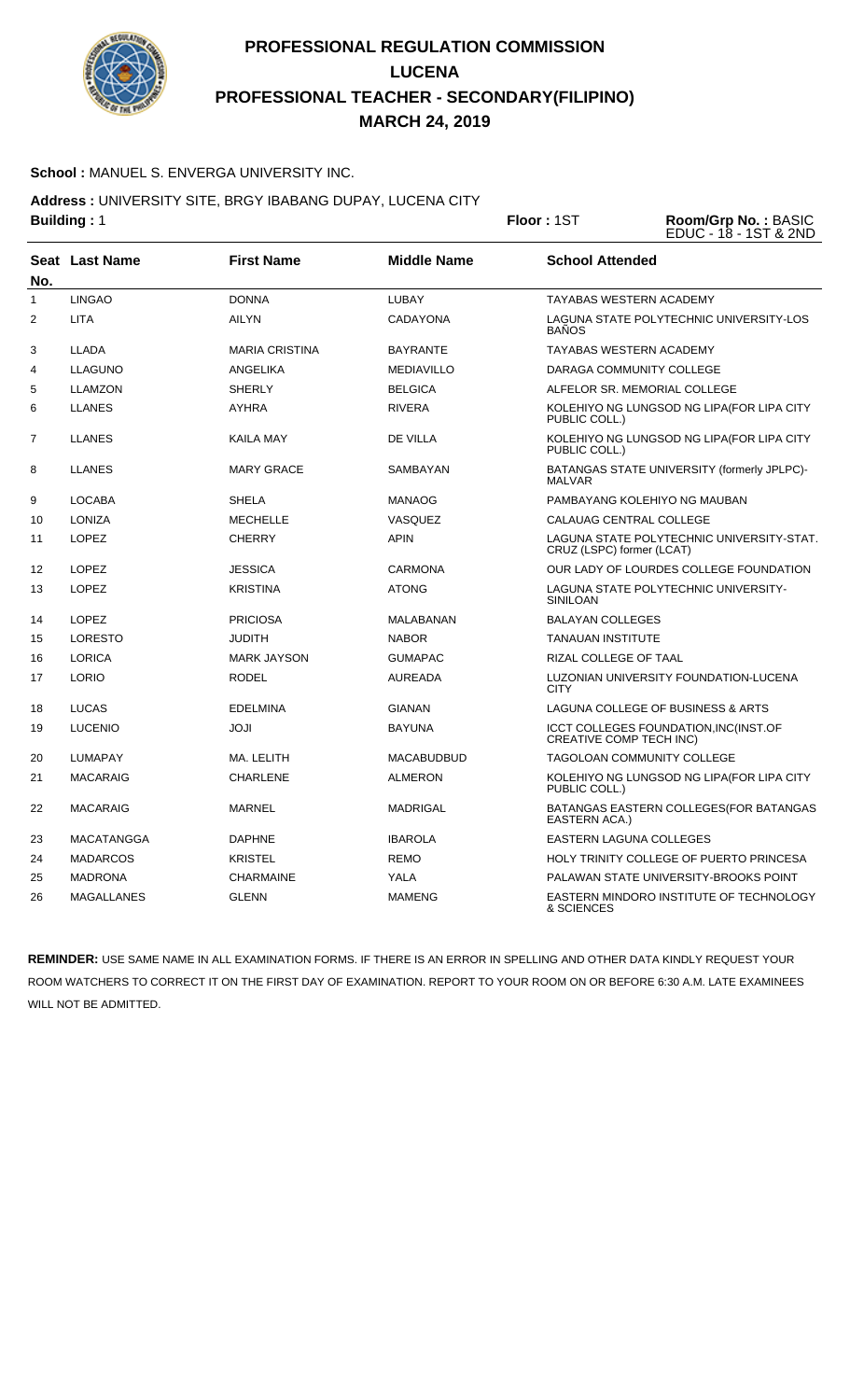

### **School :** MANUEL S. ENVERGA UNIVERSITY INC.

**Address :** UNIVERSITY SITE, BRGY IBABANG DUPAY, LUCENA CITY

| <b>Building: 1</b> |                  | Floor: 1ST           | Room/Grp No.: BASIC<br>EDUC - 19 - 1ST & 2ND |                             |                                             |
|--------------------|------------------|----------------------|----------------------------------------------|-----------------------------|---------------------------------------------|
| No.                | Seat Last Name   | <b>First Name</b>    | <b>Middle Name</b>                           | <b>School Attended</b>      |                                             |
| 1                  | <b>MAGANA</b>    | <b>JESSA</b>         | <b>SAMAN</b>                                 |                             | OUR LADY OF LOURDES COLLEGE FOUNDATION      |
| 2                  | <b>MAGBOO</b>    | <b>MERY ROSE</b>     | PARALEJAS                                    | <b>TECHNOLOGY-VICTORIA</b>  | MINDORO STATE COLLEGE OF AGRICULTURE &      |
| 3                  | <b>MAGLASANG</b> | <b>JEMALYN</b>       | <b>OROGO</b>                                 | CRUZ (LSPC) former (LCAT)   | LAGUNA STATE POLYTECHNIC UNIVERSITY-STAT.   |
| 4                  | <b>MAGRACIA</b>  | <b>MA MELISSA</b>    | <b>FAMISAN</b>                               | LAGUNA, INC                 | SAINT LOUIS ANNE COLLEGES OF SAN PEDRO.     |
| 5                  | <b>MAGRO</b>     | <b>MARILYN</b>       | <b>NEBREJA</b>                               | <b>BAÑOS</b>                | LAGUNA STATE POLYTECHNIC UNIVERSITY-LOS     |
| 6                  | <b>MAGSUMBOL</b> | <b>GEORGIA</b>       |                                              | CALAUAG CENTRAL COLLEGE     |                                             |
| $\overline{7}$     | <b>MAGTIBAY</b>  | <b>SELINE</b>        | <b>CASANOVA</b>                              | PUBLIC COLL.)               | KOLEHIYO NG LUNGSOD NG LIPA(FOR LIPA CITY   |
| 8                  | MALABANA         | <b>MA JONA</b>       | <b>REGACHUELO</b>                            |                             | POLANGUI COMMUNITY COLLEGE                  |
| 9                  | MALABANAN        | <b>ADRIAN</b>        | <b>TAPIRI</b>                                | <b>TANAUAN INSTITUTE</b>    |                                             |
| 10                 | MALABANAN        | <b>JURRY</b>         | <b>BAUTISTA</b>                              | <b>TANAUAN INSTITUTE</b>    |                                             |
| 11                 | MALABANAN        | <b>TOLENTINA</b>     | <b>POLITICO</b>                              | <b>BALAYAN COLLEGES</b>     |                                             |
| 12                 | <b>MALATE</b>    | <b>ANGELICA</b>      | <b>ESPINAS</b>                               |                             | PAMBAYANG KOLEHIYO NG MAUBAN                |
| 13                 | <b>MALAZARTE</b> | <b>ALMA</b>          | <b>ALBA</b>                                  |                             | PAMANTASAN NG LUNGSOD NG PASIG              |
| 14                 | <b>MALIMBAN</b>  | <b>CHRISTINE</b>     | <b>GALANG</b>                                | CITY COLLEGE OF TAGAYTAY    |                                             |
| 15                 | <b>MALLORCA</b>  | <b>MICHAEL</b>       | <b>MALASA</b>                                | LAGUNA, INC                 | SAINT LOUIS ANNE COLLEGES OF SAN PEDRO.     |
| 16                 | <b>MAMIIT</b>    | <b>CHERRY MEI</b>    | <b>ENDOSO</b>                                | <b>MALVAR</b>               | BATANGAS STATE UNIVERSITY (formerly JPLPC)- |
| 17                 | <b>MANALO</b>    | <b>LEA</b>           | <b>BRUSOLA</b>                               | TECHNOLOGY-VICTORIA         | MINDORO STATE COLLEGE OF AGRICULTURE &      |
| 18                 | <b>MANCENIDO</b> | <b>ASLEY</b>         | PELLEJA                                      |                             | CAMARINES NORTE STATE COLLEGE-DAET          |
| 19                 | <b>MANDAWE</b>   | DEZZA MAE            |                                              | <b>TANAUAN INSTITUTE</b>    |                                             |
| 20                 | <b>MANESE</b>    | <b>JOYCE ANNE</b>    | <b>GECOLEA</b>                               | <b>BAÑOS</b>                | LAGUNA STATE POLYTECHNIC UNIVERSITY-LOS     |
| 21                 | <b>MANI</b>      | <b>ALEMY ALLAINE</b> | <b>LERPIDO</b>                               |                             | SAINT MICHAEL'S COLLEGE OF LAGUNA           |
| 22                 | <b>MANTO</b>     | <b>JEMELLE</b>       | <b>TECLA</b>                                 | <b>TANAUAN INSTITUTE</b>    |                                             |
| 23                 | MANZANERO        | KATHLEEN             | <b>AGARIN</b>                                | PABLO (LSPC)former (SPCSAT) | LAGUNA STATE POLYTECHNIC UNIVERSITY - SAN   |
| 24                 | <b>MANZO</b>     | LARRY                | <b>BIEN</b>                                  |                             | CAMARINES NORTE STATE COLLEGE-DAET          |
| 25                 | <b>MARAVILLA</b> | <b>ALEXA RAE</b>     | <b>UY</b>                                    |                             | SAINT MICHAEL'S COLLEGE OF LAGUNA           |
| 26                 | <b>MARCIAL</b>   | <b>NELLY JANE</b>    | <b>FABELLON</b>                              | PUBLIC COLL.)               | KOLEHIYO NG LUNGSOD NG LIPA(FOR LIPA CITY   |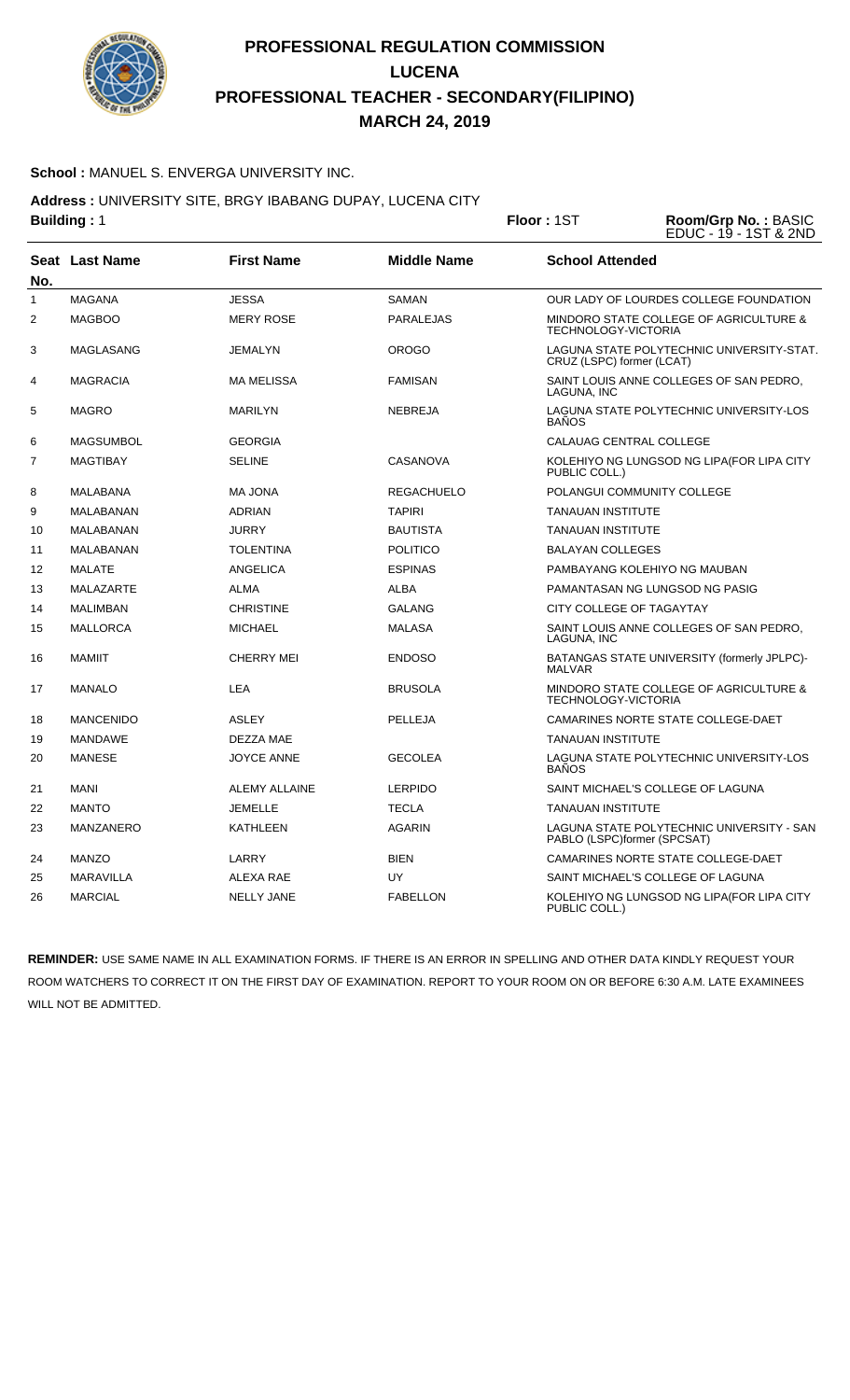

### **School :** MANUEL S. ENVERGA UNIVERSITY INC.

**Address :** UNIVERSITY SITE, BRGY IBABANG DUPAY, LUCENA CITY

|     | <b>Building: 1</b>    |                    |                    | Floor: 1ST               | Room/Grp No.: BASIC<br>EDUC - 20 - 1ST & 2ND                             |
|-----|-----------------------|--------------------|--------------------|--------------------------|--------------------------------------------------------------------------|
| No. | <b>Seat Last Name</b> | <b>First Name</b>  | <b>Middle Name</b> | <b>School Attended</b>   |                                                                          |
| 1   | <b>MARCO</b>          | <b>FROILAN JR</b>  | <b>CORALDE</b>     | INC.                     | NORTHERN QUEZON COOPERATIVE COLLEGE,                                     |
| 2   | <b>MARFORI</b>        | <b>RENZO</b>       | <b>SOLERO</b>      |                          | SAINT MICHAEL'S COLLEGE OF LAGUNA                                        |
| 3   | <b>MARIÑAS</b>        | <b>RACHEL</b>      | <b>CABARLES</b>    |                          | UNIVERSITY OF RIZAL SYSTEM-RODRIGUEZ                                     |
| 4   | <b>MARQUEZ</b>        | <b>KARLA MAE</b>   | <b>EUGENIO</b>     |                          | LAGUNA STATE POLYTECHNIC UNIVERSITY - SAN<br>PABLO (LSPC)former (SPCSAT) |
| 5   | <b>MASCARINAS</b>     | <b>LYKA</b>        | <b>SIGLOS</b>      | & SCIENCES               | EASTERN MINDORO INSTITUTE OF TECHNOLOGY                                  |
| 6   | <b>MATALOG</b>        | KIMBERLY           | <b>CABALAG</b>     | STA. TERESA COLLEGE      |                                                                          |
| 7   | <b>MATUDIO</b>        | <b>AIMEE</b>       | <b>MERCADO</b>     | CATANAUAN                | MANUEL S. ENVERGA UNIV. FOUNDATION-                                      |
| 8   | MAUHAY                | <b>MARY JANE</b>   | <b>CUEVAS</b>      | PUBLIC COLL.)            | KOLEHIYO NG LUNGSOD NG LIPA (FOR LIPA CITY                               |
| 9   | <b>MAURILLO</b>       | <b>PERLITA</b>     | <b>NOBRERA</b>     |                          | LAGUNA COLLEGE OF BUSINESS & ARTS                                        |
| 10  | <b>MEDINA</b>         | <b>CHONA</b>       | <b>ABIERA</b>      | <b>TANAUAN INSTITUTE</b> |                                                                          |
| 11  | <b>MELANIO</b>        | <b>PRICILA</b>     | <b>MACALINDONG</b> | <b>TANAUAN INSTITUTE</b> |                                                                          |
| 12  | <b>MENDEZ</b>         | <b>ANN MARIE</b>   | <b>GOTIZA</b>      |                          | CAMARINES NORTE STATE COLLEGE-DAET                                       |
| 13  | MENDOZA               | DARYL              |                    | PUBLIC COLL.)            | KOLEHIYO NG LUNGSOD NG LIPA(FOR LIPA CITY                                |
| 14  | <b>MENDOZA</b>        | <b>JONAS</b>       | ARELLANO           | <b>MALVAR</b>            | BATANGAS STATE UNIVERSITY (formerly JPLPC)-                              |
| 15  | <b>MENDOZA</b>        | <b>MARICEL</b>     | <b>SERNA</b>       |                          | OUR LADY OF ASSUMPTION COLLEGE                                           |
| 16  | <b>MENDOZA</b>        | <b>MARY ROSE</b>   | DE CASTRO          | PUBLIC COLL.)            | KOLEHIYO NG LUNGSOD NG LIPA(FOR LIPA CITY                                |
| 17  | <b>MENDOZA</b>        | <b>MARYANNE</b>    | <b>MERCADO</b>     | <b>MALVAR</b>            | BATANGAS STATE UNIVERSITY (formerly JPLPC)-                              |
| 18  | MENDOZA               | RUDY JR            | <b>AGDEPPA</b>     | <b>SINILOAN</b>          | LAGUNA STATE POLYTECHNIC UNIVERSITY-                                     |
| 19  | <b>MERCADO</b>        | <b>CATHERINE</b>   | <b>HERNANDEZ</b>   | EASTERN ACA.)            | BATANGAS EASTERN COLLEGES (FOR BATANGAS                                  |
| 20  | <b>MERENCIANO</b>     | <b>ANNA LEAH</b>   | <b>TACALAN</b>     |                          | <b>CAMARINES NORTE COLLEGE</b>                                           |
| 21  | <b>MERILLES</b>       | <b>GABRIEL</b>     | <b>GACOSTA</b>     |                          | <b>HOLY CHILD JESUS COLLEGE</b>                                          |
| 22  | MILLAVE               | <b>EHLEN JOYCE</b> | LATAYAN            | PUBLIC COLL.)            | KOLEHIYO NG LUNGSOD NG LIPA (FOR LIPA CITY                               |
| 23  | <b>MISTIOLA</b>       | <b>FILÑALYN</b>    | LACERNA            | & SCIENCES               | EASTERN MINDORO INSTITUTE OF TECHNOLOGY                                  |
| 24  | <b>MONTENEGRO</b>     | <b>SUZETTE</b>     | ATIENZA            | RIZAL COLLEGE OF TAAL    |                                                                          |
| 25  | <b>MORAL</b>          | <b>JAN KEVIN</b>   | <b>VILLALUZ</b>    |                          | <b>CAMARINES NORTE COLLEGE</b>                                           |
| 26  | <b>MORALES</b>        | DYNA               | LANDICHO           |                          | DALUBHASAAN NG LUNGSOD NG SAN PABLO                                      |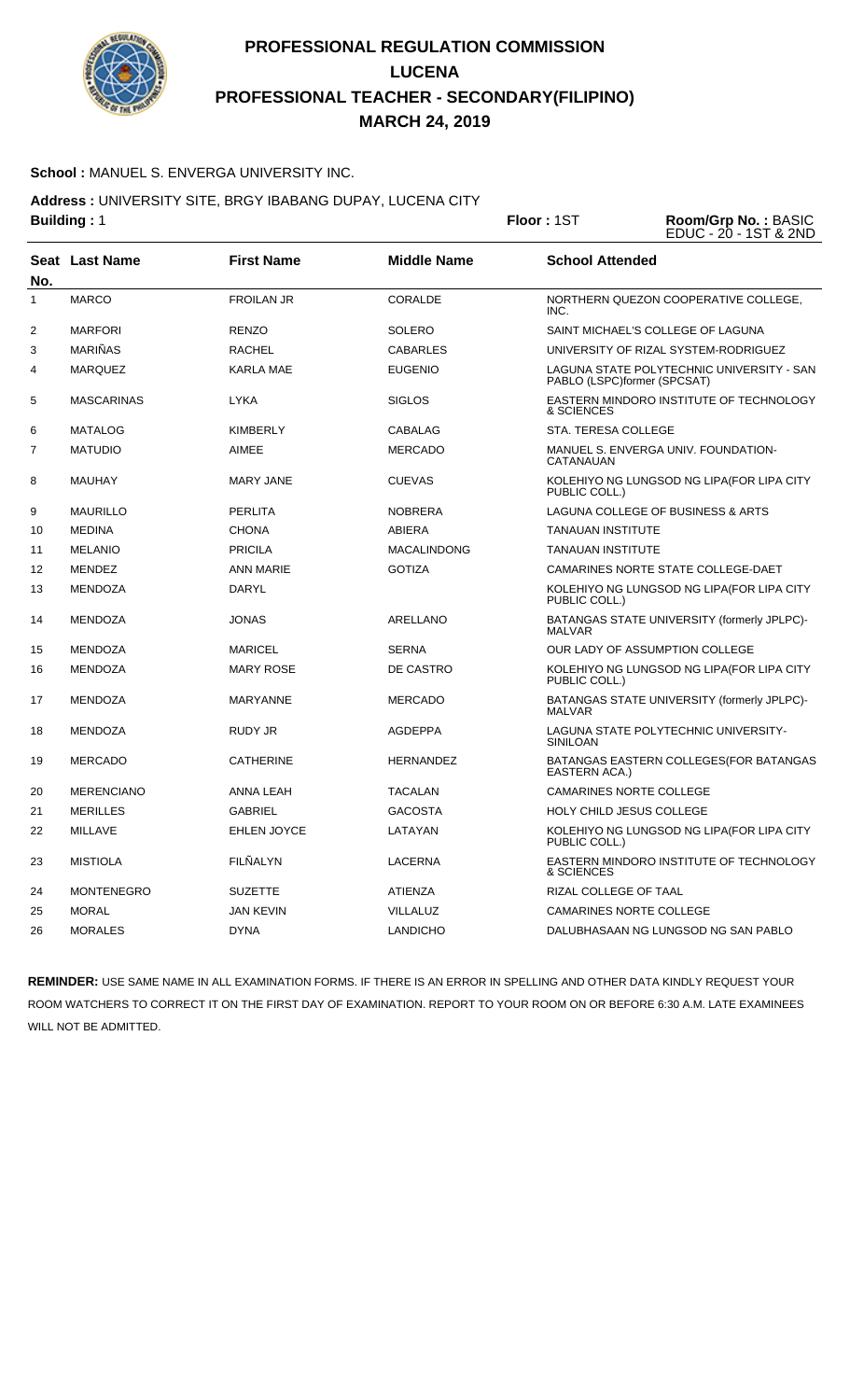

### **School :** MANUEL S. ENVERGA UNIVERSITY INC.

**Address :** UNIVERSITY SITE, BRGY IBABANG DUPAY, LUCENA CITY

|                | <b>Building: 1</b> |                      |                    | Floor: 1ST                | Room/Grp No.: BASIC<br>EDUC - 21 - 1ST & 2ND |
|----------------|--------------------|----------------------|--------------------|---------------------------|----------------------------------------------|
| No.            | Seat Last Name     | <b>First Name</b>    | <b>Middle Name</b> | <b>School Attended</b>    |                                              |
| $\mathbf{1}$   | <b>MORALES</b>     | SHIELA MARIE         | <b>LAMBIGUIT</b>   | EASTERN ACA.)             | BATANGAS EASTERN COLLEGES (FOR BATANGAS      |
| $\overline{2}$ | <b>MOTIL</b>       | <b>MANUEL LUIS</b>   | <b>TUY</b>         | PAMANTASAN NG CABUYAO     |                                              |
| 3              | <b>MOYA</b>        | <b>MARIBEL</b>       | <b>BARES</b>       |                           | <b>CAMARINES NORTE COLLEGE</b>               |
| 4              | <b>NACASI</b>      | CAMILO JR            | <b>BALUARTE</b>    |                           | PALAWAN STATE UNIVERSITY-CUYO                |
| 5              | <b>NAMUCO</b>      | <b>CLAUDETTE ANN</b> | <b>MANALO</b>      | PUBLIC COLL.)             | KOLEHIYO NG LUNGSOD NG LIPA(FOR LIPA CITY    |
| 6              | <b>NATAÑO</b>      | MABEL                | <b>BANGA</b>       |                           | ALFELOR SR. MEMORIAL COLLEGE                 |
| $\overline{7}$ | <b>NATIVIDAD</b>   | <b>KRISSA MAE</b>    | <b>HERNANDEZ</b>   | <b>MALVAR</b>             | BATANGAS STATE UNIVERSITY (formerly JPLPC)-  |
| 8              | <b>NAVARRO</b>     | <b>MIRIAM GRACE</b>  | <b>GUEVARRA</b>    | PUBLIC COLL.)             | KOLEHIYO NG LUNGSOD NG LIPA(FOR LIPA CITY    |
| 9              | <b>NOLLEDO</b>     | <b>JOHN CEDREX</b>   | <b>PUJEDA</b>      | INC.                      | NORTHERN QUEZON COOPERATIVE COLLEGE,         |
| 10             | <b>NUEVA</b>       | <b>MAGDALENE</b>     | <b>BADUEL</b>      | CRUZ (LSPC) former (LCAT) | LAGUNA STATE POLYTECHNIC UNIVERSITY-STAT.    |
| 11             | <b>NUYLAN</b>      | <b>NOREEN GRACE</b>  | <b>MAGO</b>        |                           | CALAUAG CENTRAL COLLEGE                      |
| 12             | OBAR               | <b>EDIENEL</b>       | <b>BOLFANI</b>     | (SLPC)                    | SOUTHERN LUZON STATE UNIVERSITY-ALABAT       |
| 13             | <b>OBLEPIAS</b>    | <b>ELMA</b>          | <b>BOMBALES</b>    | <b>UNION COLLEGE</b>      |                                              |
| 14             | <b>OBRADO</b>      | <b>REDEN</b>         | <b>CALINOG</b>     | CATANAUAN                 | MANUEL S. ENVERGA UNIV. FOUNDATION-          |
| 15             | OBSEÑARES          | <b>MIRGEL</b>        | <b>LIBAO</b>       | CATANAUAN                 | MANUEL S. ENVERGA UNIV. FOUNDATION-          |
| 16             | <b>OGNETA</b>      | <b>MARY GRACE</b>    | LOPEZ              |                           | CALAUAG CENTRAL COLLEGE                      |
| 17             | <b>OGNETA</b>      | <b>TERESA</b>        | <b>LOPEZ</b>       |                           | CALAUAG CENTRAL COLLEGE                      |
| 18             | <b>OIGA</b>        | <b>ANABELLE</b>      | LAYSOL             |                           | HOLY TRINITY COLLEGE OF PUERTO PRINCESA      |
| 19             | OLAN               | LEONARD              | CASILLANO          | PUBLIC COLL.)             | KOLEHIYO NG LUNGSOD NG LIPA(FOR LIPA CITY    |
| 20             | <b>OLEA</b>        | <b>JUVY</b>          | CAGUIMBAL          |                           | CALAUAG CENTRAL COLLEGE                      |
| 21             | OLIT               | <b>DONA ROSE</b>     | <b>OQUINDO</b>     |                           | CAMARINES NORTE STATE COLLEGE-DAET           |
| 22             | <b>OLITAN</b>      | <b>MELISA</b>        | <b>RAMOS</b>       |                           | PALAWAN STATE UNIVERSITY-P. PRINCESA         |
| 23             | OPEÑA              | KAIZEN JOINA         | <b>SAMARITA</b>    | & SCIENCES                | EASTERN MINDORO INSTITUTE OF TECHNOLOGY      |
| 24             | <b>OPULENCIA</b>   | <b>TESSIE</b>        | <b>UNTALAN</b>     |                           | LAGUNA COLLEGE OF BUSINESS & ARTS            |
| 25             | <b>ORACION</b>     | <b>JESSA</b>         | <b>REYES</b>       | CRUZ (LSPC) former (LCAT) | LAGUNA STATE POLYTECHNIC UNIVERSITY-STAT.    |
| 26             | <b>ORDINADO</b>    | <b>JEAL CEE</b>      | <b>ATENDIDO</b>    | INC.                      | NORTHERN QUEZON COOPERATIVE COLLEGE,         |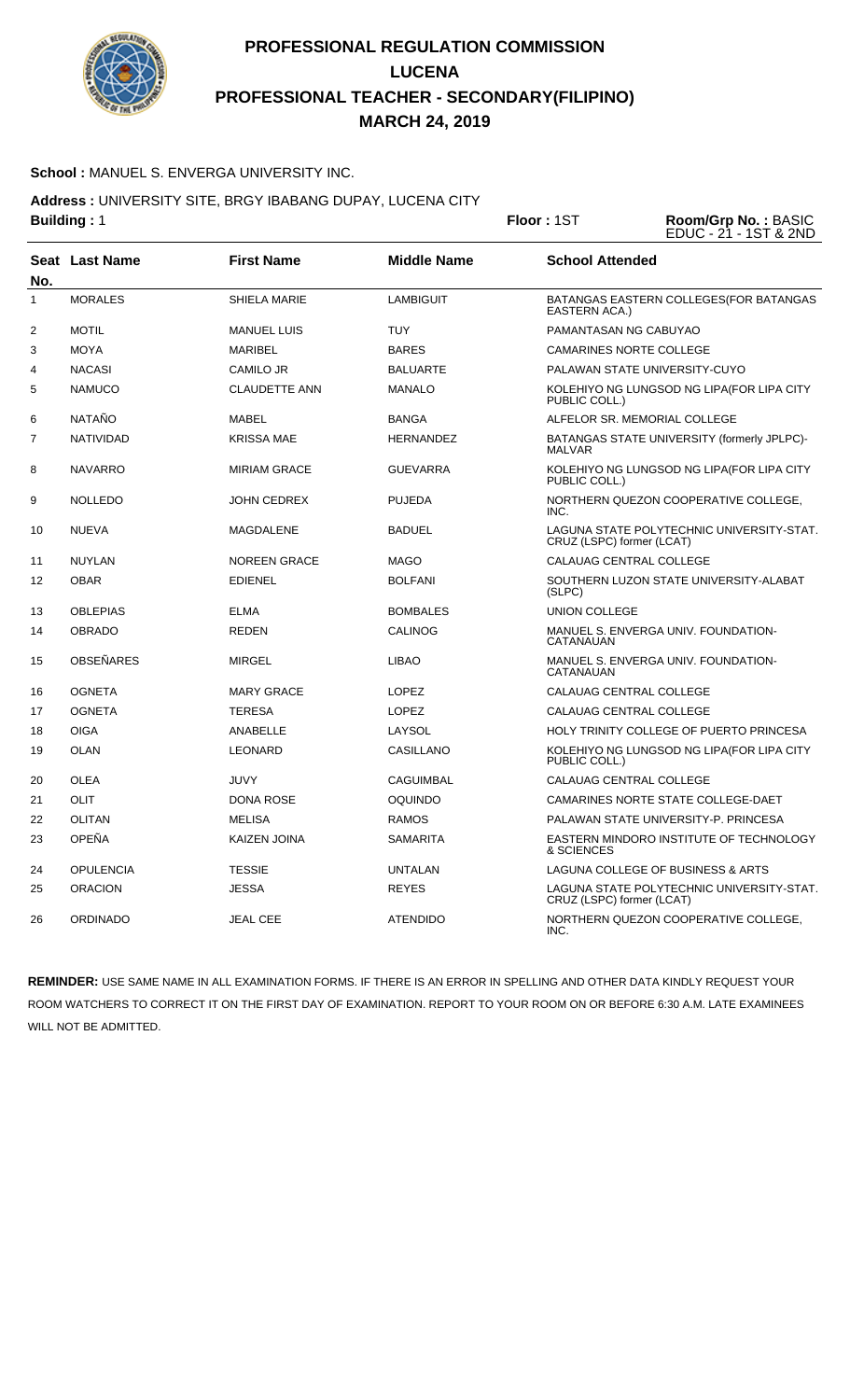

#### **School :** MANUEL S. ENVERGA UNIVERSITY INC.

**Address :** UNIVERSITY SITE, BRGY IBABANG DUPAY, LUCENA CITY

|     | <b>Building: 1</b> |                        | Floor: 1ST         | Room/Grp No.: BASIC<br>EDUC - 22 - 1ST & 2ND |                                             |
|-----|--------------------|------------------------|--------------------|----------------------------------------------|---------------------------------------------|
| No. | Seat Last Name     | <b>First Name</b>      | <b>Middle Name</b> | <b>School Attended</b>                       |                                             |
| 1   | <b>OREJOLA</b>     | SARAH JOY              | <b>CAMENIA</b>     | INC.                                         | NORTHERN QUEZON COOPERATIVE COLLEGE.        |
| 2   | <b>ORENDAIN</b>    | <b>ROSEMARIE</b>       | PAQUITA            | <b>CAMARINES NORTE COLLEGE</b>               |                                             |
| 3   | <b>ORTEGA</b>      | <b>ROSE ANN</b>        | <b>BOLANTE</b>     | PABLO (LSPC)former (SPCSAT)                  | LAGUNA STATE POLYTECHNIC UNIVERSITY - SAN   |
| 4   | <b>OSIA</b>        | SHEILA MAY             |                    | HOLY CHILD JESUS COLLEGE                     |                                             |
| 5   | <b>OSTULANO</b>    | <b>JHON CRISTOPHER</b> | <b>ABIQUIBIL</b>   | INC.                                         | NORTHERN QUEZON COOPERATIVE COLLEGE,        |
| 6   | <b>PADUA</b>       | <b>MA TERESA</b>       | <b>ASIS</b>        | PUBLIC COLL.)                                | KOLEHIYO NG LUNGSOD NG LIPA(FOR LIPA CITY   |
| 7   | <b>PAEZ</b>        | <b>AUREA MAE</b>       | <b>GARILAO</b>     | & SCIENCES                                   | EASTERN MINDORO INSTITUTE OF TECHNOLOGY     |
| 8   | PAGADUAN           | LIEZL                  | <b>NAVALTA</b>     | <b>TECHNOLOGY-VICTORIA</b>                   | MINDORO STATE COLLEGE OF AGRICULTURE &      |
| 9   | PAGUIRIGAN         | <b>JHERSON</b>         | <b>ASIAO</b>       | MABINI COLLEGE-DAET                          |                                             |
| 10  | PAHAYAHAY          | ARGIELYN               | <b>RODRIGUEZ</b>   | <b>TANAUAN INSTITUTE</b>                     |                                             |
| 11  | <b>PAJARILLO</b>   | <b>ELICA JAIRA</b>     | <b>MADRIGAL</b>    | SINILOAN                                     | LAGUNA STATE POLYTECHNIC UNIVERSITY-        |
| 12  | PALALAY            | <b>LORELEI</b>         | <b>ADVINCULA</b>   |                                              | SACRED HEART COLLEGE OF LUCENA CITY, INC.   |
| 13  | <b>PALERMO</b>     | <b>LELIBITH</b>        | <b>PERMEJO</b>     | CATANAUAN                                    | MANUEL S. ENVERGA UNIV. FOUNDATION-         |
| 14  | <b>PALIC</b>       | <b>JESSICA</b>         | SAJUL              | SANTA CRUZ INSTITUTE                         |                                             |
| 15  | <b>PALMERO</b>     | <b>LOTIS KAREN</b>     | <b>BAUTISTA</b>    | (SLPC)                                       | SOUTHERN LUZON STATE UNIVERSITY-LUCBAN      |
| 16  | <b>PAMBAGO</b>     | <b>DIANA ROSE</b>      | VILLOSTAS          | RIZAL COLLEGE OF TAAL                        |                                             |
| 17  | <b>PAMPLONA</b>    | FE MARIE               | DE LARA            | AGONCILLO COLLEGE, INC                       |                                             |
| 18  | <b>PANOPIO</b>     | <b>IRENE JOYCE</b>     | <b>GONZALES</b>    | PUBLIC COLL.)                                | KOLEHIYO NG LUNGSOD NG LIPA(FOR LIPA CITY   |
| 19  | <b>PAR</b>         | <b>JEFFREY</b>         | <b>ROMASANTA</b>   | <b>SANTA CRUZ INSTITUTE</b>                  |                                             |
| 20  | PEDRAJA            | <b>CAMILA</b>          | JAMPAS             | SAN PABLO COLLEGES                           |                                             |
| 21  | PELAEZ             | <b>MARY JOY</b>        | PENEDA             | CATANAUAN                                    | MANUEL S. ENVERGA UNIV. FOUNDATION-         |
| 22  | PEÑASCOSAS         | <b>EMMA</b>            | <b>RECAÑA</b>      | <b>NEW ERA UNIVERSITY</b>                    |                                             |
| 23  | <b>PENDON</b>      | <b>MERRYWIN</b>        | VERGARA            | <b>MALVAR</b>                                | BATANGAS STATE UNIVERSITY (formerly JPLPC)- |
| 24  | <b>PERALTA</b>     | <b>MARIA SOCORO</b>    | VILLAFLORES        | <b>CAMARINES NORTE COLLEGE</b>               |                                             |
| 25  | PERALTA            | MARJORIE JOY           | <b>ABANILLA</b>    | CATANAUAN                                    | MANUEL S. ENVERGA UNIV. FOUNDATION-         |
| 26  | <b>PERALTA</b>     | <b>REYFLEX</b>         | <b>RUBIO</b>       | SANTA CRUZ INSTITUTE                         |                                             |
|     |                    |                        |                    |                                              |                                             |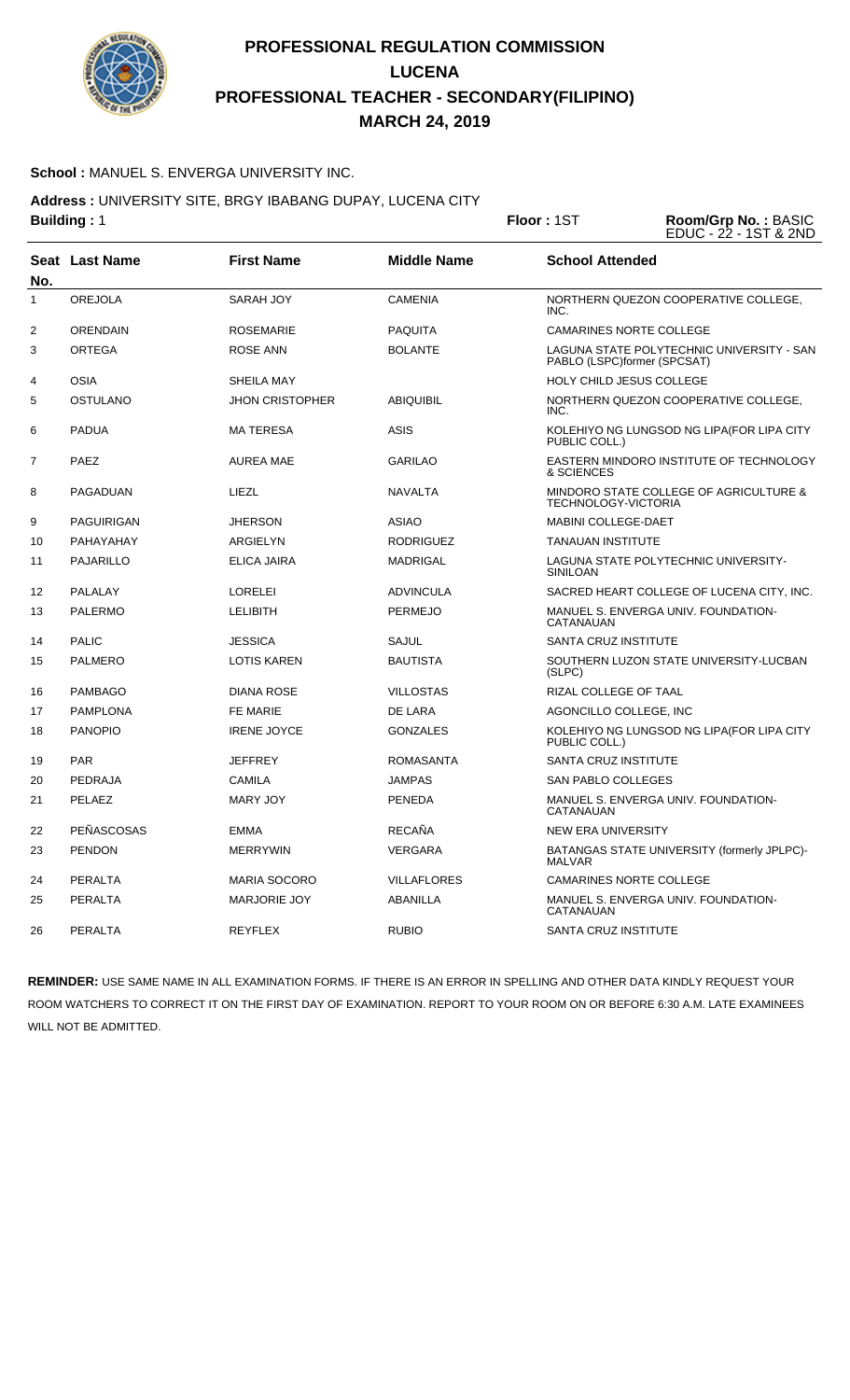

### **School :** MANUEL S. ENVERGA UNIVERSITY INC.

**Address :** UNIVERSITY SITE, BRGY IBABANG DUPAY, LUCENA CITY

| <b>Building: 1</b><br>Floor: 1ST |                   |                      |                    | Room/Grp No.: BASIC<br>EDUC - 23 - 1ST & 2ND |                                                                          |
|----------------------------------|-------------------|----------------------|--------------------|----------------------------------------------|--------------------------------------------------------------------------|
| No.                              | Seat Last Name    | <b>First Name</b>    | <b>Middle Name</b> | <b>School Attended</b>                       |                                                                          |
| $\mathbf{1}$                     | <b>PEREYRA</b>    | <b>LENIE</b>         | <b>BARRIOS</b>     |                                              | <b>CAMARINES NORTE COLLEGE</b>                                           |
| 2                                | PEREZ             | JENNY                | <b>ZAPATA</b>      | EASTERN ACA.)                                | BATANGAS EASTERN COLLEGES (FOR BATANGAS                                  |
| 3                                | <b>PEREZ</b>      | <b>KRYSTALYN</b>     | <b>ENRIQUEZ</b>    | <b>MALVAR</b>                                | BATANGAS STATE UNIVERSITY (formerly JPLPC)-                              |
| 4                                | <b>PEREZ</b>      | <b>MARCHELLA</b>     | <b>AVILA</b>       |                                              | LAGUNA STATE POLYTECHNIC UNIVERSITY - SAN<br>PABLO (LSPC)former (SPCSAT) |
| 5                                | <b>PESA</b>       | <b>MAEZLE KAYE</b>   | <b>MOJICA</b>      | PUBLIC COLL.)                                | KOLEHIYO NG LUNGSOD NG LIPA (FOR LIPA CITY                               |
| 6                                | <b>PIALO</b>      | <b>REYNALYN</b>      | <b>ALDEA</b>       |                                              | CALAUAG CENTRAL COLLEGE                                                  |
| $\overline{7}$                   | <b>PILAPIL</b>    | <b>RUBEN JR</b>      | <b>SOCITO</b>      | CATANAUAN                                    | MANUEL S. ENVERGA UNIV. FOUNDATION-                                      |
| 8                                | <b>PINEDA</b>     | <b>RECHELLE JOY</b>  | DE LA ROSA         | N.A.C)-ABORLAN                               | WESTERN PHILIPPINES UNIV. (for. PALAWAN                                  |
| 9                                | <b>PONAYO</b>     | <b>MICHELLE</b>      | <b>DEL BARRIO</b>  |                                              | OUR LADY OF LOURDES COLLEGE FOUNDATION                                   |
| 10                               | <b>PORNOBE</b>    | <b>MIKEE</b>         | <b>PALO</b>        | <b>HOLY CHILD JESUS COLLEGE</b>              |                                                                          |
| 11                               | <b>PORTENTO</b>   | <b>RUTH ANN</b>      | <b>REAL</b>        | SANTA CRUZ INSTITUTE                         |                                                                          |
| 12                               | <b>POSTRADO</b>   | <b>WILFRED</b>       | <b>ROVEDILLO</b>   | SANTA CRUZ INSTITUTE                         |                                                                          |
| 13                               | <b>PRECINILLO</b> | <b>DONALYN</b>       | <b>VIRAY</b>       |                                              | PALAWAN STATE UNIVERSITY-BROOKS POINT                                    |
| 14                               | <b>PROVIDO</b>    | <b>AIREEN</b>        | <b>REANZARES</b>   | & SCIENCES                                   | EASTERN MINDORO INSTITUTE OF TECHNOLOGY                                  |
| 15                               | <b>PUBLICO</b>    | <b>JUSHTINE-ROSE</b> | <b>VELASCO</b>     | <b>TANAUAN INSTITUTE</b>                     |                                                                          |
| 16                               | <b>PUNZALAN</b>   | <b>RHODA</b>         | <b>SANCHEZ</b>     | AGONCILLO COLLEGE, INC                       |                                                                          |
| 17                               | PUNZALAN          | <b>ROSE ANN</b>      | NATANAUAN          | CITY COLLEGE OF TAGAYTAY                     |                                                                          |
| 18                               | PUNZALAN          | <b>RUEL</b>          | <b>BAGSIT</b>      | <b>BAÑOS</b>                                 | LAGUNA STATE POLYTECHNIC UNIVERSITY-LOS                                  |
| 19                               | <b>PUSAG</b>      | <b>JUDYLEN</b>       | <b>MANDIGMA</b>    | PUBLIC COLL.)                                | KOLEHIYO NG LUNGSOD NG LIPA(FOR LIPA CITY                                |
| 20                               | QUERON            | <b>SIGRID</b>        | <b>BUENCONSEJO</b> |                                              | PALAWAN STATE UNIVERSITY-QUEZON                                          |
| 21                               | <b>QUINTOS</b>    | <b>CLARIZZ</b>       | <b>RAMOS</b>       | PAMANTASAN NG CABUYAO                        |                                                                          |
| 22                               | <b>RAMILO</b>     | <b>ARMAN</b>         | <b>GAAC</b>        | PUBLIC COLL.)                                | KOLEHIYO NG LUNGSOD NG LIPA(FOR LIPA CITY                                |
| 23                               | <b>RAMIREZ</b>    | <b>IRENE</b>         | <b>CONTRERAS</b>   | (PBMIT)                                      | BATANGAS STATE UNIVERSITY-BATANGAS CITY                                  |
| 24                               | <b>RAMIREZ</b>    | <b>MARIE JHOANNA</b> | <b>GUIA</b>        | UNIVERSITY OF BATANGAS                       |                                                                          |
| 25                               | <b>RAMOS</b>      | <b>JOAN</b>          | <b>FALTADO</b>     | PUBLIC COLL.)                                | KOLEHIYO NG LUNGSOD NG LIPA(FOR LIPA CITY                                |
| 26                               | <b>RAPIO</b>      | <b>SHIRLY ANN</b>    | <b>VICTORIANO</b>  | INC.                                         | NORTHERN QUEZON COOPERATIVE COLLEGE.                                     |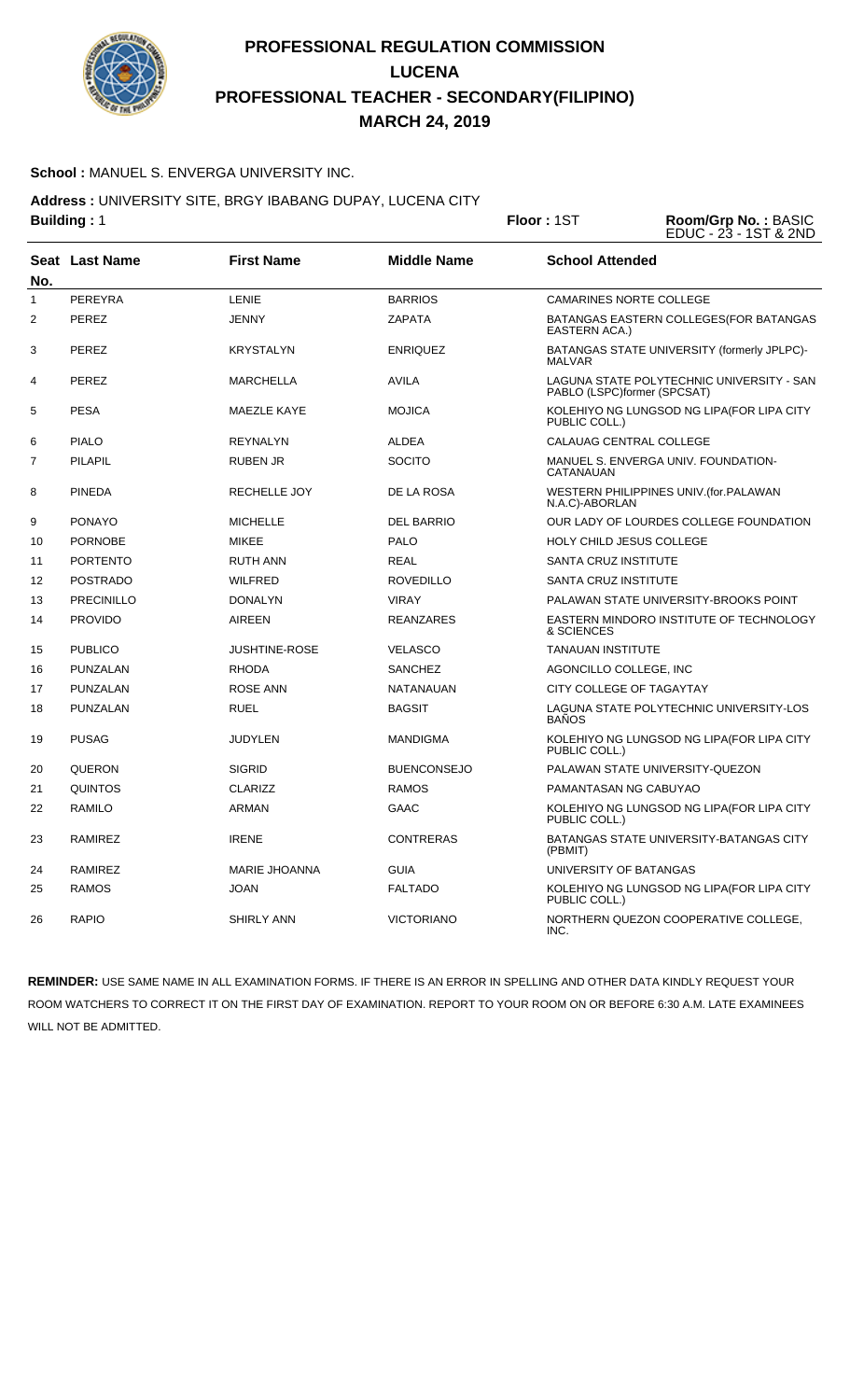

### **School :** MANUEL S. ENVERGA UNIVERSITY INC.

**Address :** UNIVERSITY SITE, BRGY IBABANG DUPAY, LUCENA CITY

| <b>Building: 1</b> |                  |                    | Floor: 1ST         | Room/Grp No.: BASIC<br>EDUC - 24 - 1ST & 2ND |                                           |
|--------------------|------------------|--------------------|--------------------|----------------------------------------------|-------------------------------------------|
| No.                | Seat Last Name   | <b>First Name</b>  | <b>Middle Name</b> | <b>School Attended</b>                       |                                           |
| 1                  | <b>RATAC</b>     | <b>HARLY</b>       | <b>ROXAS</b>       |                                              | <b>EASTERN LAGUNA COLLEGES</b>            |
| 2                  | <b>RAZONA</b>    | <b>LEA JANE</b>    | <b>ILAGAN</b>      |                                              | ALFELOR SR. MEMORIAL COLLEGE              |
| 3                  | <b>RECARRO</b>   | <b>MARIANITA</b>   | PANAGSAGAN         |                                              | ADVENTIST UNIVERSITY OF THE PHILIPPINES   |
| 4                  | <b>REGINIO</b>   | <b>RAYZA</b>       | <b>MEDINA</b>      | SANTA CRUZ INSTITUTE                         |                                           |
| 5                  | <b>REIG</b>      | <b>XYRA</b>        | <b>QUINTO</b>      | SANTA CRUZ INSTITUTE                         |                                           |
| 6                  | <b>RETARDO</b>   | <b>JANETT</b>      | <b>CANTOS</b>      | SANTA CRUZ INSTITUTE                         |                                           |
| $\overline{7}$     | <b>REYES</b>     | <b>ALYSSA</b>      | <b>DINULOS</b>     | PAMANTASAN NG CABUYAO                        |                                           |
| 8                  | <b>REYES</b>     | <b>EDALJUBERT</b>  | <b>SISPEREZ</b>    | CALAUAG CENTRAL COLLEGE                      |                                           |
| 9                  | <b>REYES</b>     | <b>HONEY MARIE</b> | <b>TABAN</b>       | PABLO (LSPC)former (SPCSAT)                  | LAGUNA STATE POLYTECHNIC UNIVERSITY - SAN |
| 10                 | <b>REYES</b>     | <b>MAYLA</b>       | <b>CATIBOG</b>     | CATANAUAN                                    | MANUEL S. ENVERGA UNIV. FOUNDATION-       |
| 11                 | <b>RIBLEZA</b>   | <b>JECIL</b>       | <b>ROGELIO</b>     | CATANAUAN                                    | MANUEL S. ENVERGA UNIV. FOUNDATION-       |
| 12                 | <b>RILI</b>      | <b>CRISANTA</b>    | <b>CATINDIG</b>    | <b>BAÑOS</b>                                 | LAGUNA STATE POLYTECHNIC UNIVERSITY-LOS   |
| 13                 | <b>RITUAL</b>    | <b>CARLEEN</b>     | <b>BORJE</b>       | CRUZ (LSPC) former (LCAT)                    | LAGUNA STATE POLYTECHNIC UNIVERSITY-STAT. |
| 14                 | <b>RIVERA</b>    | <b>ANGELLIE</b>    | <b>MARANAN</b>     |                                              | DALUBHASAAN NG LUNGSOD NG SAN PABLO       |
| 15                 | <b>ROCO</b>      | <b>IRIS JOYCES</b> | QUIJAN             | SINILOAN                                     | LAGUNA STATE POLYTECHNIC UNIVERSITY-      |
| 16                 | <b>RODILLAS</b>  | <b>MICHAEL</b>     | <b>ALFONSO</b>     |                                              | <b>ISABELA STATE UNIVERSITY ROXAS</b>     |
| 17                 | <b>RODRIGUEZ</b> | <b>ANDY</b>        | <b>VEGA</b>        | INC.                                         | NORTHERN QUEZON COOPERATIVE COLLEGE,      |
| 18                 | <b>RODRIGUEZ</b> | <b>RIZA</b>        | CARASCAL           | CALAUAG CENTRAL COLLEGE                      |                                           |
| 19                 | <b>ROLANDONG</b> | <b>JAYSON</b>      | <b>CUASAY</b>      | EASTERN ACA.)                                | BATANGAS EASTERN COLLEGES(FOR BATANGAS    |
| 20                 | <b>ROSALADO</b>  | <b>JUDITH</b>      | <b>GLOR</b>        |                                              | <b>LEON GUINTO MEMORIAL COLLEGE</b>       |
| 21                 | <b>ROSETE</b>    | <b>APRIL MAE</b>   | <b>VILLALINO</b>   | CRUZ (LSPC) former (LCAT)                    | LAGUNA STATE POLYTECHNIC UNIVERSITY-STAT. |
| 22                 | <b>ROXAS</b>     | <b>MYLENE</b>      | <b>ROXAS</b>       | TECHNOLOGY-CALAPAN                           | MINDORO STATE COLLEGE OF AGRICULTURE &    |
| 23                 | <b>RUBIO</b>     | <b>EPIFANIA</b>    | <b>REGENCIA</b>    | <b>SANTA CRUZ INSTITUTE</b>                  |                                           |
| 24                 | <b>RUÑA</b>      | <b>RELYN</b>       | <b>BURAWIS</b>     |                                              | PALAWAN STATE UNIVERSITY-BROOKS POINT     |
| 25                 | <b>SABANAL</b>   | <b>MA TIMMY</b>    | <b>ABANTO</b>      |                                              | OUR LADY OF LOURDES COLLEGE FOUNDATION    |
| 26                 | <b>SACRIZ</b>    | <b>REYMARK</b>     |                    |                                              | OUR LADY OF LOURDES COLLEGE FOUNDATION    |
| 27                 | <b>SADILI</b>    | <b>JONNA MAE</b>   | <b>ACTUB</b>       | RIZAL COLLEGE OF LAGUNA                      |                                           |
|                    |                  |                    |                    |                                              |                                           |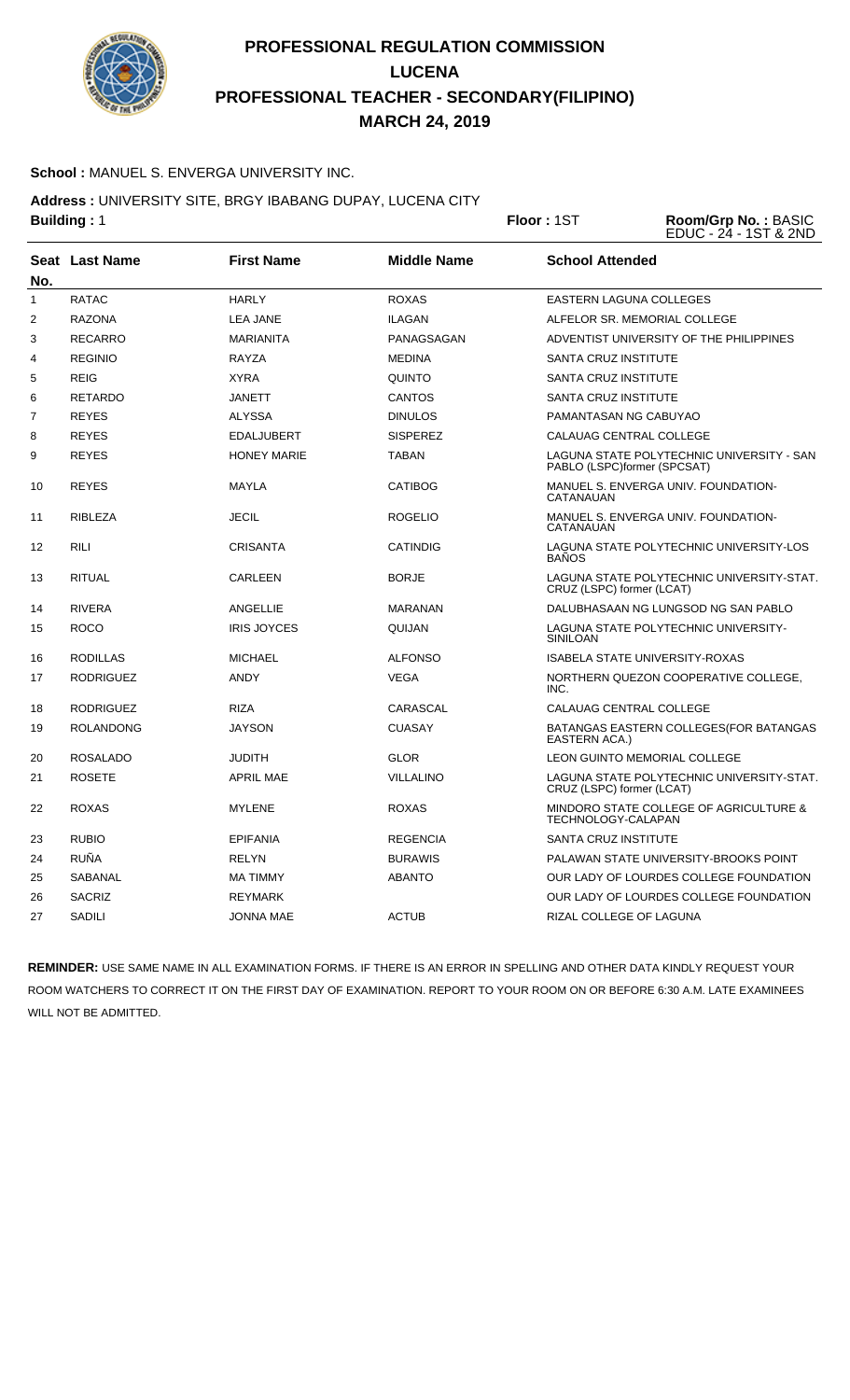

### **School :** MANUEL S. ENVERGA UNIVERSITY INC.

**Address :** UNIVERSITY SITE, BRGY IBABANG DUPAY, LUCENA CITY

| <b>Building: 1</b> |                   |                        | Floor: 1ST         | Room/Grp No.: BASIC<br>EDUC - 25 - 1ST & 2ND |                                            |
|--------------------|-------------------|------------------------|--------------------|----------------------------------------------|--------------------------------------------|
| No.                | Seat Last Name    | <b>First Name</b>      | <b>Middle Name</b> | <b>School Attended</b>                       |                                            |
| $\mathbf{1}$       | <b>SAENZ</b>      | <b>RONALYN</b>         |                    |                                              | OUR LADY OF LOURDES COLLEGE FOUNDATION     |
| 2                  | <b>SALAFRANIA</b> | QUENCY                 | <b>TUIZA</b>       | RIZAL COLLEGE OF LAGUNA                      |                                            |
| 3                  | <b>SALTING</b>    | <b>LYCA</b>            | <b>TAN</b>         |                                              | SACRED HEART COLLEGE OF LUCENA CITY, INC.  |
| 4                  | <b>SALVANIA</b>   | <b>SALLY MAE</b>       | <b>ASEDILLO</b>    | <b>SINILOAN</b>                              | LAGUNA STATE POLYTECHNIC UNIVERSITY-       |
| 5                  | SAMANIEGO         | <b>CRISELDA</b>        | <b>CIPRIANO</b>    |                                              | HOLY TRINITY COLLEGE OF PUERTO PRINCESA    |
| 6                  | <b>SAN MIGUEL</b> | <b>MA LOUELLA</b>      | <b>BANGA</b>       |                                              | ALFELOR SR. MEMORIAL COLLEGE               |
| $\overline{7}$     | <b>SANCHEZ</b>    | JOYCE ANGELA           | <b>ASTIBE</b>      |                                              | DIVINE WORD COLLEGE OF CALAPAN             |
| 8                  | SANDOVAL          | <b>KIMBERLY</b>        | <b>GONZALES</b>    | <b>TANAUAN INSTITUTE</b>                     |                                            |
| 9                  | SANIEL            | <b>KENNETH</b>         | <b>SAAVEDRA</b>    |                                              | QUEZONIAN EDUCATIONAL COLLEGE              |
| 10                 | <b>SANTIDAD</b>   | <b>MARK ANTHONY</b>    | <b>PAR</b>         |                                              | <b>LEON GUINTO MEMORIAL COLLEGE</b>        |
| 11                 | <b>SANTOALLA</b>  | <b>GAY ANN</b>         | <b>GAPASANGRA</b>  |                                              | PAMBAYANG KOLEHIYO NG MAUBAN               |
| 12                 | <b>SANTOS</b>     | JENALYN                | VISLEÑO            | PUBLIC COLL.)                                | KOLEHIYO NG LUNGSOD NG LIPA(FOR LIPA CITY  |
| 13                 | <b>SANTOS</b>     | <b>WINNIE</b>          | <b>BITBIT</b>      | EASTERN LAGUNA COLLEGES                      |                                            |
| 14                 | <b>SARDENIA</b>   | <b>MIA JOY</b>         | <b>TEVES</b>       |                                              | PAMBAYANG KOLEHIYO NG MAUBAN               |
| 15                 | <b>SARIO</b>      | <b>ANDREA</b>          | <b>ESPARCIA</b>    |                                              | SAINT MICHAEL'S COLLEGE OF LAGUNA          |
| 16                 | <b>SARIO</b>      | NIÑA MERYL             | VERSOZA            |                                              | SAINT MICHAEL'S COLLEGE OF LAGUNA          |
| 17                 | <b>SASI</b>       | <b>RUFFA MAE</b>       | <b>LUMOGDANG</b>   | N.A.C)-ABORLAN                               | WESTERN PHILIPPINES UNIV. (for. PALAWAN    |
| 18                 | <b>SELOSA</b>     | JOWANA NERISSA         | PEREZ              | <b>BALAYAN COLLEGES</b>                      |                                            |
| 19                 | SELUDO            | <b>REMY</b>            | <b>BELLO</b>       | LAGUNA. INC                                  | SAINT LOUIS ANNE COLLEGES OF SAN PEDRO.    |
| 20                 | <b>SENA</b>       | <b>REINALYN</b>        | LATURZA            | & SCIENCES                                   | EASTERN MINDORO INSTITUTE OF TECHNOLOGY    |
| 21                 | <b>SERDEVILLA</b> | <b>VIVIAN</b>          | <b>BRIONES</b>     | <b>UNION COLLEGE</b>                         |                                            |
| 22                 | <b>SILANG</b>     | <b>MARILOU</b>         | CEPILLO            | (PBMIT)                                      | BATANGAS STATE UNIVERSITY-BATANGAS CITY    |
| 23                 | <b>SIMBAHAN</b>   | <b>JINKY</b>           | <b>REYES</b>       | PUBLIC COLL.)                                | KOLEHIYO NG LUNGSOD NG LIPA(FOR LIPA CITY  |
| 24                 | <b>SINUGBA</b>    | <b>KRISTINE ANGELA</b> | <b>DIGNOS</b>      | <b>CAMARINES NORTE COLLEGE</b>               |                                            |
| 25                 | <b>SORIANO</b>    | <b>LORIENE MAE</b>     | <b>MORACA</b>      | PAMANTASAN NG CABUYAO                        |                                            |
| 26                 | <b>SORIBA</b>     | CRISTALLYN             | <b>BICO</b>        | PUBLIC COLL.)                                | KOLEHIYO NG LUNGSOD NG LIPA (FOR LIPA CITY |
| 27                 | <b>SUAREZ</b>     | <b>DAHLIA</b>          | <b>DELA CRUZ</b>   | CRUZ (LSPC) former (LCAT)                    | LAGUNA STATE POLYTECHNIC UNIVERSITY-STAT.  |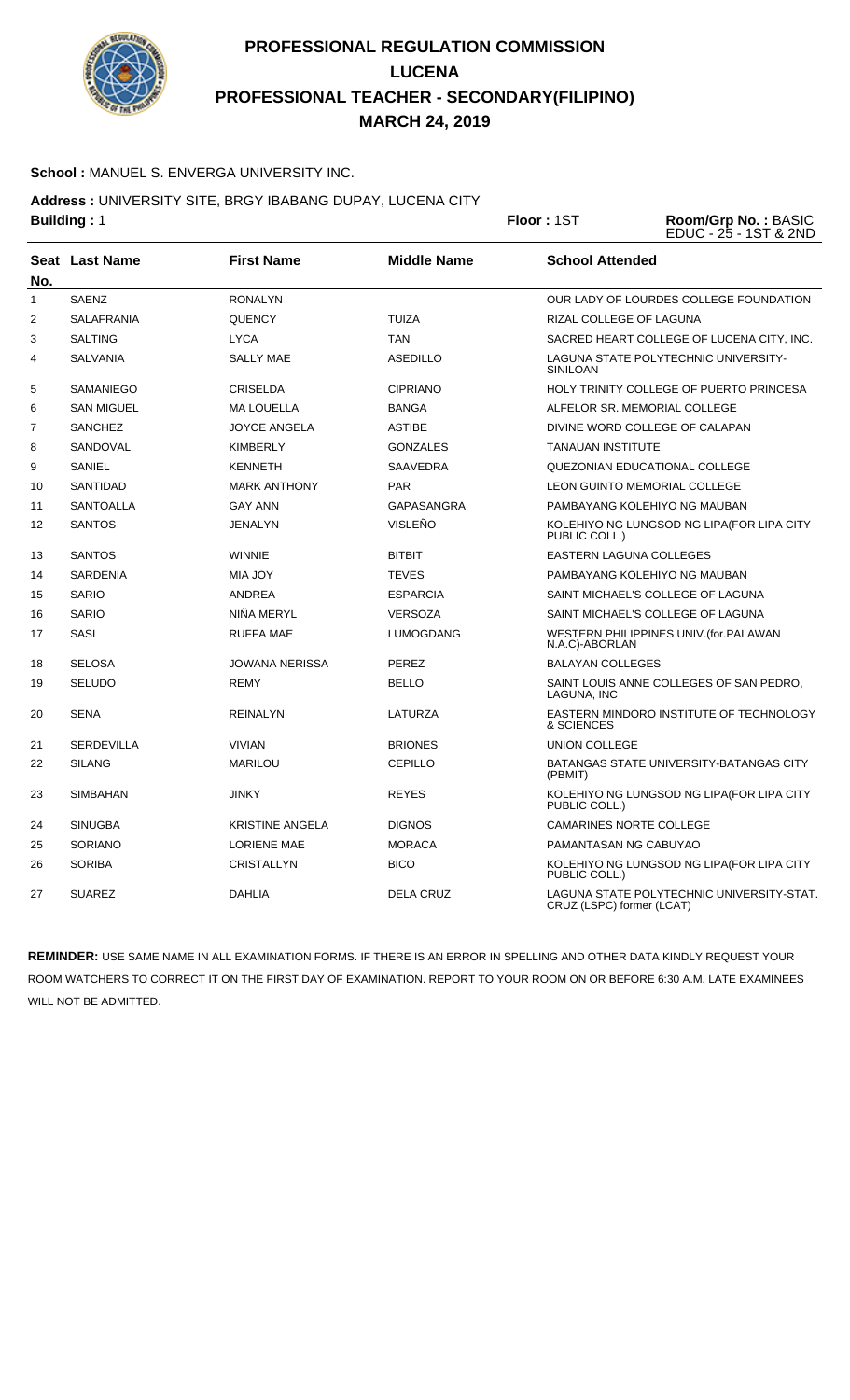

### **School :** MANUEL S. ENVERGA UNIVERSITY INC.

**Address :** UNIVERSITY SITE, BRGY IBABANG DUPAY, LUCENA CITY

|     | <b>Building: 1</b>    |                        |                    | Floor: 1ST                      | Room/Grp No.: BASIC<br>EDUC - 26 - 1ST & 2ND |
|-----|-----------------------|------------------------|--------------------|---------------------------------|----------------------------------------------|
| No. | <b>Seat Last Name</b> | <b>First Name</b>      | <b>Middle Name</b> | <b>School Attended</b>          |                                              |
| 1   | <b>SUDARIO</b>        | <b>ROBELYN</b>         | <b>LOMEDA</b>      |                                 | <b>LEON GUINTO MEMORIAL COLLEGE</b>          |
| 2   | <b>SULNUKIWAN</b>     | LENY                   | <b>LIDLIBUD</b>    | & SCIENCES                      | EASTERN MINDORO INSTITUTE OF TECHNOLOGY      |
| 3   | <b>SUMALDE</b>        | <b>NORLENE</b>         | LAGUTAN            | <b>PRINCESA</b>                 | WESTERN PHILIPPINES UNIVERSITY-PUERTO        |
| 4   | <b>SURBANO</b>        | <b>CATHERINA</b>       | DE GUZMAN          | CRUZ (LSPC) former (LCAT)       | LAGUNA STATE POLYTECHNIC UNIVERSITY-STAT.    |
| 5   | <b>SUTAREZ</b>        | <b>RUBY</b>            | <b>GILBUENA</b>    | CALAUAG CENTRAL COLLEGE         |                                              |
| 6   | <b>TALAN</b>          | <b>MICHELLE</b>        | <b>MENDOZA</b>     |                                 | ALFELOR SR. MEMORIAL COLLEGE                 |
| 7   | <b>TANIO</b>          | <b>SEREMIE</b>         | <b>MARANGA</b>     |                                 | PAMBAYANG KOLEHIYO NG MAUBAN                 |
| 8   | <b>TARNATE</b>        | ABEJEAN                | <b>LANDONI</b>     |                                 | DIVINE WORD COLLEGE OF CALAPAN               |
| 9   | TENA                  | <b>JAYPEE</b>          | <b>PORLAS</b>      | INC.                            | NORTHERN QUEZON COOPERATIVE COLLEGE,         |
| 10  | <b>TENORIO</b>        | <b>REGINE</b>          | <b>MARAY</b>       | <b>MALVAR</b>                   | BATANGAS STATE UNIVERSITY (formerly JPLPC)-  |
| 11  | <b>TOLENTINO</b>      | <b>GESILLE</b>         | <b>DE TORRES</b>   | <b>HOLY CHILD JESUS COLLEGE</b> |                                              |
| 12  | <b>TOLENTINO</b>      | <b>RHEA</b>            | <b>MANALO</b>      | PUBLIC COLL.)                   | KOLEHIYO NG LUNGSOD NG LIPA (FOR LIPA CITY   |
| 13  | <b>TUPAZ</b>          | <b>IRINE</b>           | VILLANUEVA         |                                 | PALAWAN STATE UNIVERSITY-P. PRINCESA         |
| 14  | <b>ULANO</b>          | <b>NORIDJAM</b>        | <b>GARCIA</b>      | <b>PRINCESA</b>                 | WESTERN PHILIPPINES UNIVERSITY-PUERTO        |
| 15  | <b>UMALI</b>          | <b>DARIAN JOICE</b>    | DALAWANGBAYAN      | EASTERN ACA.)                   | BATANGAS EASTERN COLLEGES (FOR BATANGAS      |
| 16  | UMALI                 | <b>EDCEL</b>           | SANGGALANG         | CALAUAG CENTRAL COLLEGE         |                                              |
| 17  | <b>UMALI</b>          | <b>EDELYN</b>          | DE TORRES          | <b>MALVAR</b>                   | BATANGAS STATE UNIVERSITY (formerly JPLPC)-  |
| 18  | UMALI                 | <b>MA VENUS ROSELY</b> | <b>PADILLA</b>     |                                 | PAMANTASAN NG LUNGSOD NG MARIKINA            |
| 19  | VALDEZ                | <b>MARIA LENNIE</b>    | YAYEN              |                                 | HOLY TRINITY COLLEGE OF PUERTO PRINCESA      |
| 20  | <b>VALENCIA</b>       | ALMA                   | <b>CORDIS</b>      |                                 | CAMARINES NORTE STATE COLLEGE-DAET           |
| 21  | <b>VALENCIA</b>       | <b>CAMELLE</b>         | <b>ARIOLA</b>      | CATANAUAN                       | MANUEL S. ENVERGA UNIV. FOUNDATION-          |
| 22  | <b>VALENCIA</b>       | <b>KATHERINE</b>       | <b>VALDORIA</b>    | TAYABAS WESTERN ACADEMY         |                                              |
| 23  | VALENZUELA            | <b>RHEA</b>            | CASAPAO            |                                 | DIVINE WORD COLLEGE OF CALAPAN               |
| 24  | <b>VECINO</b>         | <b>MARICON</b>         | <b>DELA TORRE</b>  |                                 | OUR LADY OF LOURDES COLLEGE FOUNDATION       |
| 25  | <b>VELASCO</b>        | ANGEL MAE              | PELENDIANA         | PUBLIC COLL.)                   | KOLEHIYO NG LUNGSOD NG LIPA (FOR LIPA CITY   |
| 26  | VELASQUEZ             | <b>LICHFIELD</b>       | <b>VELONZA</b>     | & SCIENCES                      | EASTERN MINDORO INSTITUTE OF TECHNOLOGY      |
| 27  | VELIGAÑO              | <b>JAYSON</b>          | <b>PAREJA</b>      | <b>HOLY CHILD JESUS COLLEGE</b> |                                              |